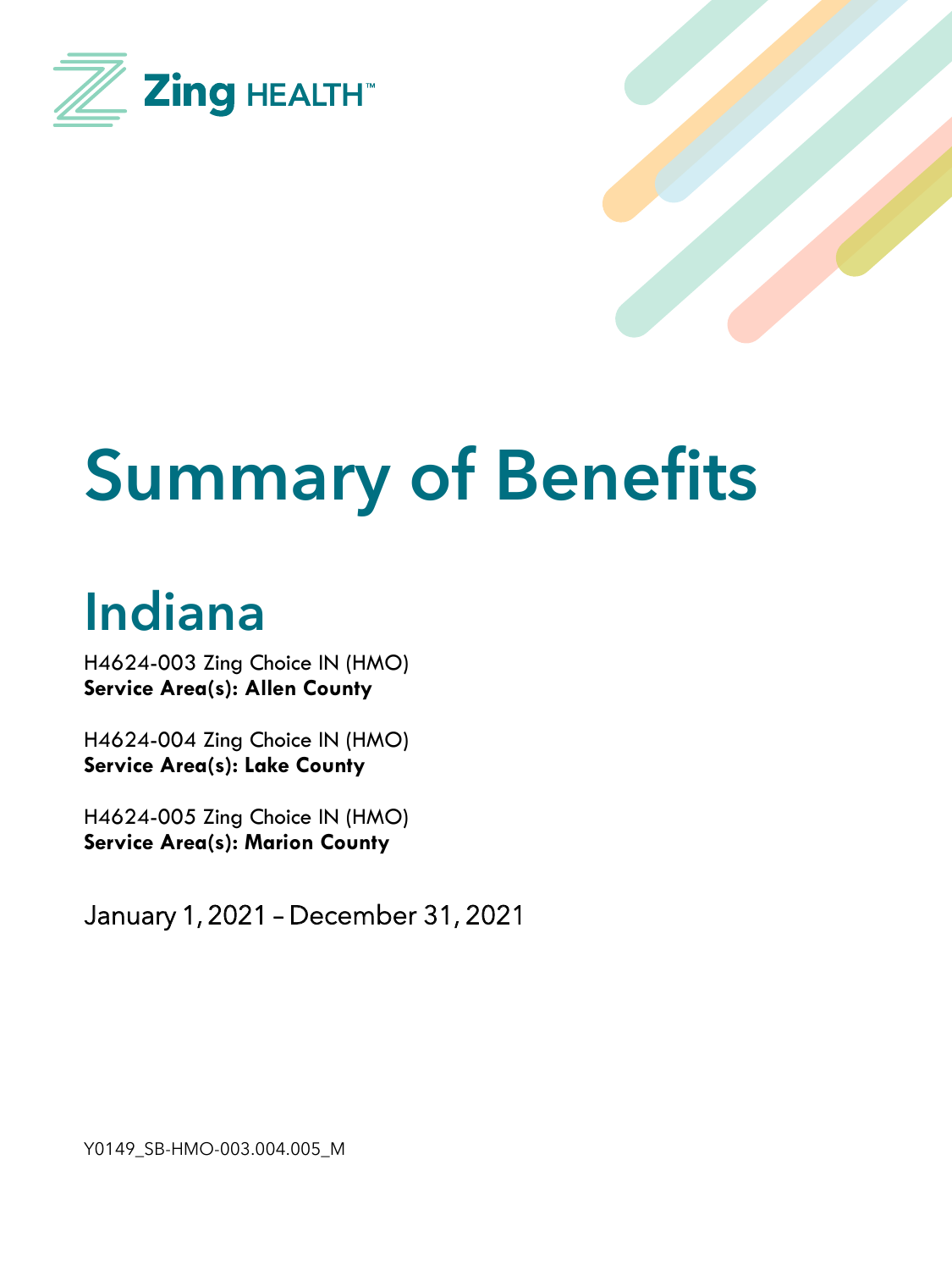

#### **About Zing Health Plan**

Zing Health Plan is a Medicare Advantage plan designed to cover all the benefits you receive under Original Medicare. In addition, the plan covers Part D prescription drugs, dental, vision, hearing and much more at no additional monthly plan premium.

Whether new to Medicare or an existing Medicare beneficiary, Zing Health has you covered. We understand navigating the Medicare maze isn't always easy. That's why you can count on us to assist you with answering questions you may have when making important health care decisions.

We've been asked, "Why Zing"? The word "Zing" denotes energy, vigor, excitement, or stimulating quality which is what Zing seeks to infuse into our healthcare delivery model. Our goal is to provide our members with health care benefits that will assist them in obtaining optimal health. Zing Health takes a holistic approach to delivering comprehensive health care which includes robust Health and Wellness Programs.

#### **Important Plan Information**

Zing Choice IN (HMO) is a Medicare Advantage plan with a Medicare contract. Enrollment in the plan depends on contract renewal.

This easy to use guide helps you to understand what benefits are covered by the plans. The benefit information provided is a summary of what we cover and what you can expect to pay. It doesn't list every service that we cover or list every limitation or exclusion. For a complete list of services we cover, call us or request the "Evidence of Coverage" booklet.

For more information, please call us at **1-866-946-4458** (TTY users should call 711), or visit us at **www.myzinghealth.com**.

### **Who can join?**

To join Zing Choice IN (HMO), you have Medicare Part A and be enrolled in Part B, and live in the plans service area. The service area includes the following counties: **Allen, Lake, Marion Counties**.

### **What providers can I use?**

Zing Choice IN (HMO) has a network of doctors, hospitals, pharmacies, and other providers. Except in emergency situations, if you use providers that are not in our network, we may not pay for out-of-network services.

Once enrolled in the plan, you will select a primary care physician (PCP). Most of your health care services will be referred by the doctor you select. That means you may need a referral before you can see other health care professionals. In some instances, a prior authorization may be required for some services you receive.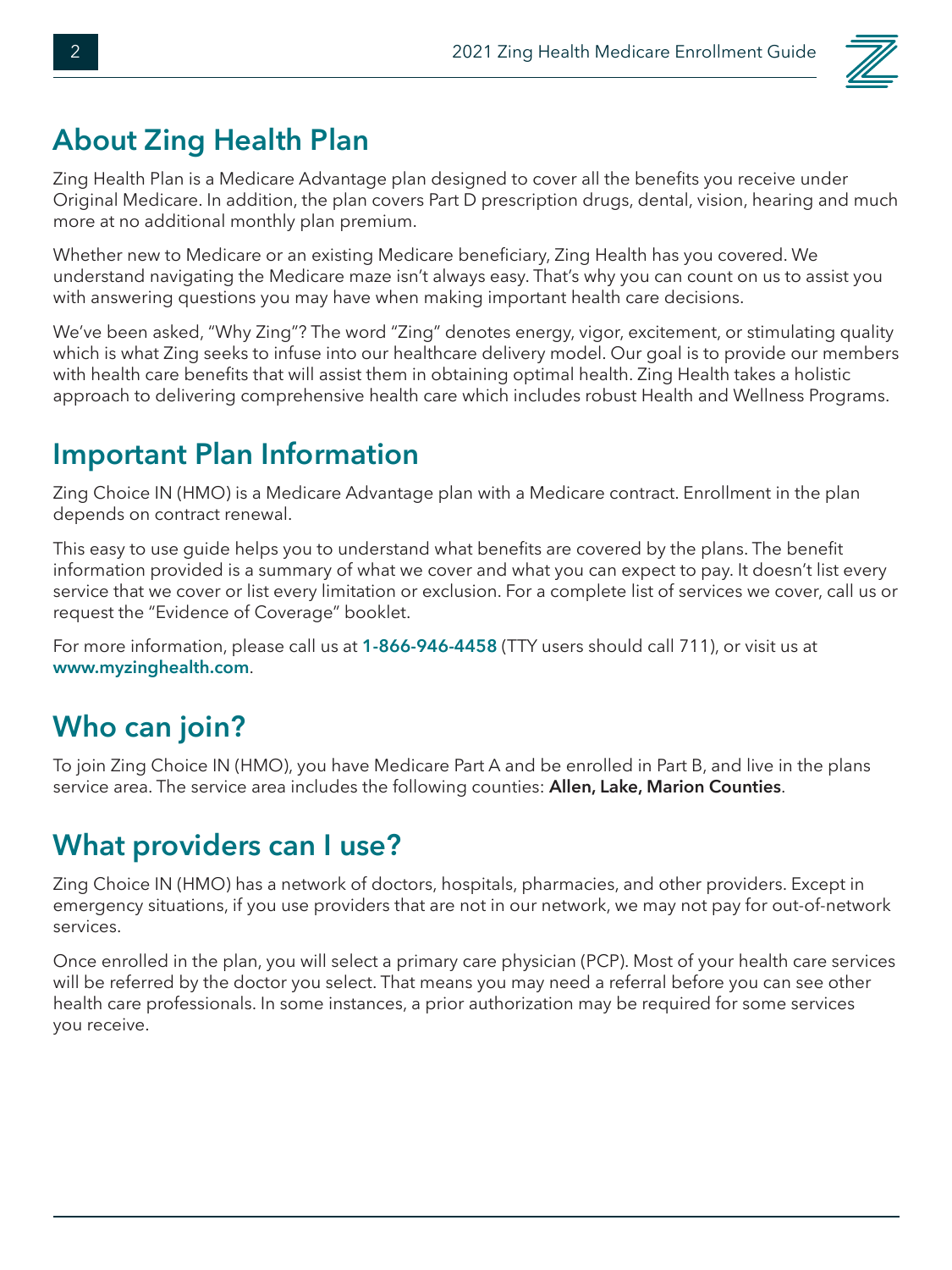

#### **What are our hours of operation?**

Hours of operation are between 8:00 a.m. and 8:00 p.m. Monday through Friday (from April 1 through September 30). And 8:00 a.m. to 8:00 p.m. 7 days a week (from October 1 through March 31).

- § If you are a member of this plan, call toll free **1-866-946-4458 (TTY users should call 711) or visit us at www.myzinghealth.com.**
- § If you are not a member of this plan, call toll-free **1-866-946-4458.**

### **What does Original Medicare cover?**

If you want to know more about the coverage and costs of Original Medicare, look in your current "Medicare & You" handbook. View it online at www.medicare.gov or get a copy by calling 1-800-MEDICARE (1-800-633-4227), 24 hours a day, 7 days a week. TTY users should call 1-877-486-2048.

#### **Monthly Premium, Deductible, and Limits on How Much You Pay for Covered Services**

|                                                                                   | H4624-003                                                                                                                                                                                                       | H4624-004                                                                                                                                                   | H4624-005                                                                                                                                                   |  |
|-----------------------------------------------------------------------------------|-----------------------------------------------------------------------------------------------------------------------------------------------------------------------------------------------------------------|-------------------------------------------------------------------------------------------------------------------------------------------------------------|-------------------------------------------------------------------------------------------------------------------------------------------------------------|--|
|                                                                                   | <b>Zing Choice IN (HMO)</b>                                                                                                                                                                                     | <b>Zing Choice IN (HMO)</b>                                                                                                                                 | <b>Zing Choice IN (HMO)</b>                                                                                                                                 |  |
|                                                                                   | <b>Allen County</b>                                                                                                                                                                                             | <b>Lake County</b>                                                                                                                                          | <b>Marion County</b>                                                                                                                                        |  |
| <b>Monthly</b>                                                                    | \$0 Monthly plan premium                                                                                                                                                                                        |                                                                                                                                                             |                                                                                                                                                             |  |
| Premium                                                                           | In addition, you must keep paying your Medicare Part B premium.                                                                                                                                                 |                                                                                                                                                             |                                                                                                                                                             |  |
| Plan<br><b>Deductible</b>                                                         | This plan does not have a deductible.                                                                                                                                                                           |                                                                                                                                                             |                                                                                                                                                             |  |
| Is there any<br>limit on how<br>much I will<br>pay for my<br>covered<br>services? | Yes. Like all Medicare health plans, our plan protects you by having yearly limits on<br>your out-of-pocket costs for medical and hospital care.<br>This does not include prescription drug out-of-pocket cost. |                                                                                                                                                             |                                                                                                                                                             |  |
| <b>Yearly</b>                                                                     | \$3,950 is the most you'll                                                                                                                                                                                      | \$3,950 is the most you'll                                                                                                                                  | \$3,500 is the most you'll                                                                                                                                  |  |
| <b>Maximum</b>                                                                    | pay for covered services                                                                                                                                                                                        | pay for covered services                                                                                                                                    | pay for covered services                                                                                                                                    |  |
| Out-of-pocket                                                                     | you receive from in-                                                                                                                                                                                            | you receive from in-                                                                                                                                        | you receive from in-                                                                                                                                        |  |
| responsibility?                                                                   | network providers.                                                                                                                                                                                              | network providers.                                                                                                                                          | network providers.                                                                                                                                          |  |
| (Does not<br>include<br>prescription<br>drugs)                                    | If you reach the limit on<br>out-of-pocket costs, we<br>will pay the full cost for<br>the rest of the year for<br>covered medical and<br>hospital services.                                                     | If you reach the limit on<br>out-of-pocket costs, we<br>will pay the full cost for<br>the rest of the year for<br>covered medical and<br>hospital services. | If you reach the limit on<br>out-of-pocket costs, we<br>will pay the full cost for<br>the rest of the year for<br>covered medical and<br>hospital services. |  |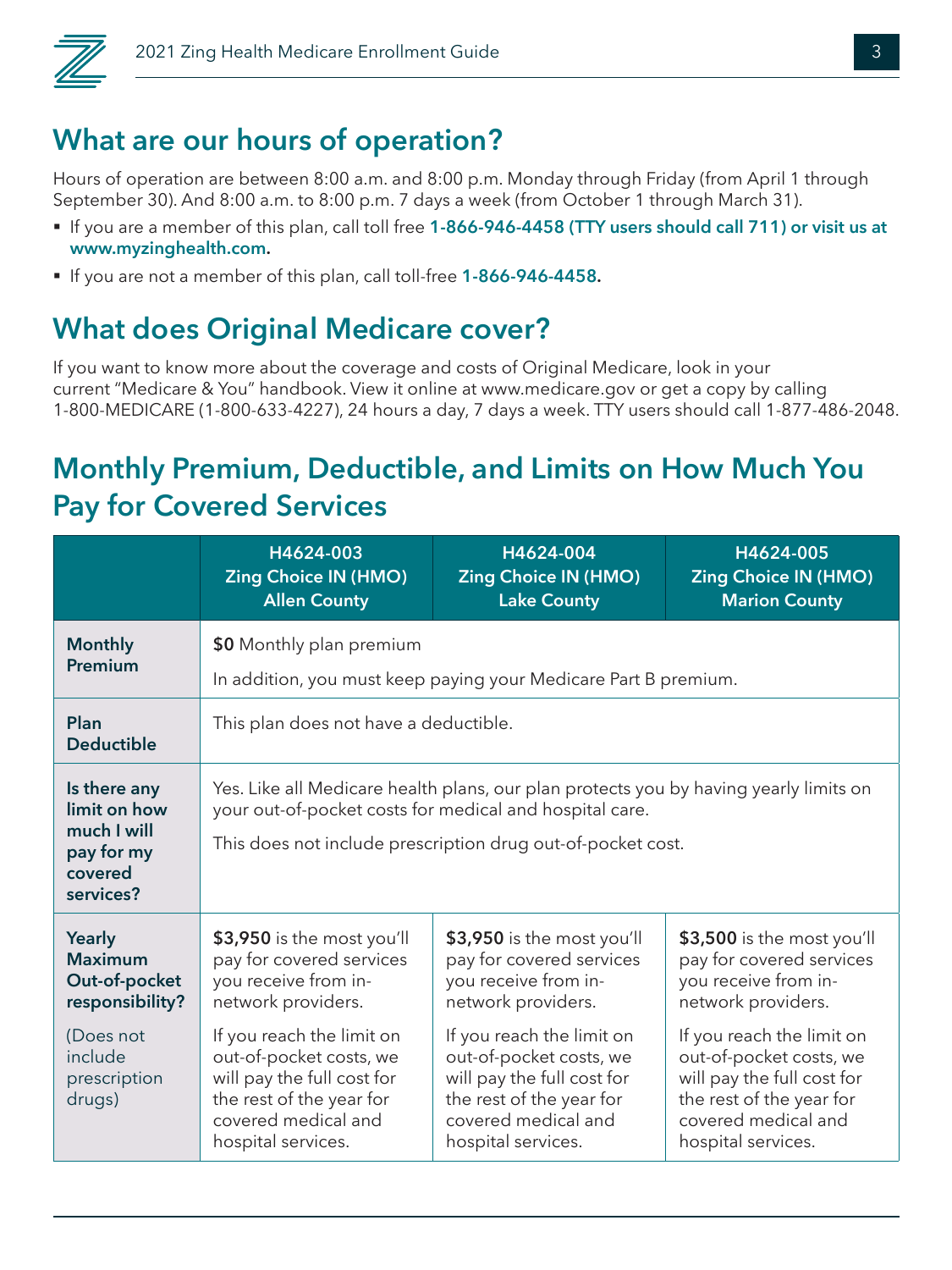

## **Covered Medical and Hospital Benefits**

| <b>Benefit Coverage</b>                       | H4624-003<br><b>Zing Choice IN (HMO)</b><br><b>Allen County</b>                                                                                                                                                                        | H4624-004<br><b>Zing Choice IN (HMO)</b><br><b>Lake County</b>                                                                                                                                                                         | H4624-005<br><b>Zing Choice IN (HMO)</b><br><b>Marion County</b>                                                                                                                                                                       |
|-----------------------------------------------|----------------------------------------------------------------------------------------------------------------------------------------------------------------------------------------------------------------------------------------|----------------------------------------------------------------------------------------------------------------------------------------------------------------------------------------------------------------------------------------|----------------------------------------------------------------------------------------------------------------------------------------------------------------------------------------------------------------------------------------|
|                                               | Note: Services with an * may require prior authorization or a referral.                                                                                                                                                                |                                                                                                                                                                                                                                        |                                                                                                                                                                                                                                        |
| <b>Inpatient Hospital Coverage*</b>           |                                                                                                                                                                                                                                        |                                                                                                                                                                                                                                        |                                                                                                                                                                                                                                        |
| <b>Acute Inpatient</b><br>Hospital Care*      | In-Network:<br>You pay \$300 copay<br>per day for days 1<br>through 5.<br>■ You pay nothing per<br>day for days 6 and<br>beyond.                                                                                                       | In-Network:<br>■ You pay \$300 copay<br>per day for days 1<br>through 5.<br>■ You pay nothing per<br>day for days 6 and<br>beyond.                                                                                                     | In-Network:<br>■ You pay \$300 copay<br>per day for days 1<br>through 5.<br>■ You pay nothing per<br>day for days 6 and<br>beyond.                                                                                                     |
| <b>Outpatient Hospital Coverage*</b>          |                                                                                                                                                                                                                                        |                                                                                                                                                                                                                                        |                                                                                                                                                                                                                                        |
| <b>Outpatient Services*</b>                   | In-Network:                                                                                                                                                                                                                            | In-Network:                                                                                                                                                                                                                            | In-Network:                                                                                                                                                                                                                            |
|                                               | You pay \$50 copay<br>to \$225 copay for<br>Outpatient hospital<br>services.                                                                                                                                                           | You pay \$50 copay<br>to \$200 copay for<br>Outpatient hospital<br>services.                                                                                                                                                           | You pay \$40 copay<br>to \$250 copay for<br>Outpatient hospital<br>services.                                                                                                                                                           |
|                                               | Copay may vary<br>depending on the<br>place of service.                                                                                                                                                                                | Copay may vary<br>depending on the<br>place of service.                                                                                                                                                                                | Copay may vary<br>depending on the<br>place of service.                                                                                                                                                                                |
|                                               | Outpatient hospital<br>services may include<br>approved procedures<br>like diagnostic<br>procedures, casts,<br>stitches, or outpatient<br>surgery. For a complete<br>list of services, please<br>refer to the Evidence of<br>Coverage. | Outpatient hospital<br>services may include<br>approved procedures<br>like diagnostic<br>procedures, casts,<br>stitches, or outpatient<br>surgery. For a complete<br>list of services, please<br>refer to the Evidence of<br>Coverage. | Outpatient hospital<br>services may include<br>approved procedures<br>like diagnostic<br>procedures, casts,<br>stitches, or outpatient<br>surgery. For a complete<br>list of services, please<br>refer to the Evidence of<br>Coverage. |
| Doctor Visits*                                |                                                                                                                                                                                                                                        |                                                                                                                                                                                                                                        |                                                                                                                                                                                                                                        |
| <b>Primary Care</b><br><b>Physician (PCP)</b> | In-Network:<br>You pay \$0 copay for a<br>Primary Care Physician<br>visit.                                                                                                                                                             | In-Network:<br>You pay \$0 copay for a<br>Primary Care Physician<br>visit.                                                                                                                                                             | In-Network:<br>You pay \$0 copay for a<br>Primary Care Physician<br>visit.                                                                                                                                                             |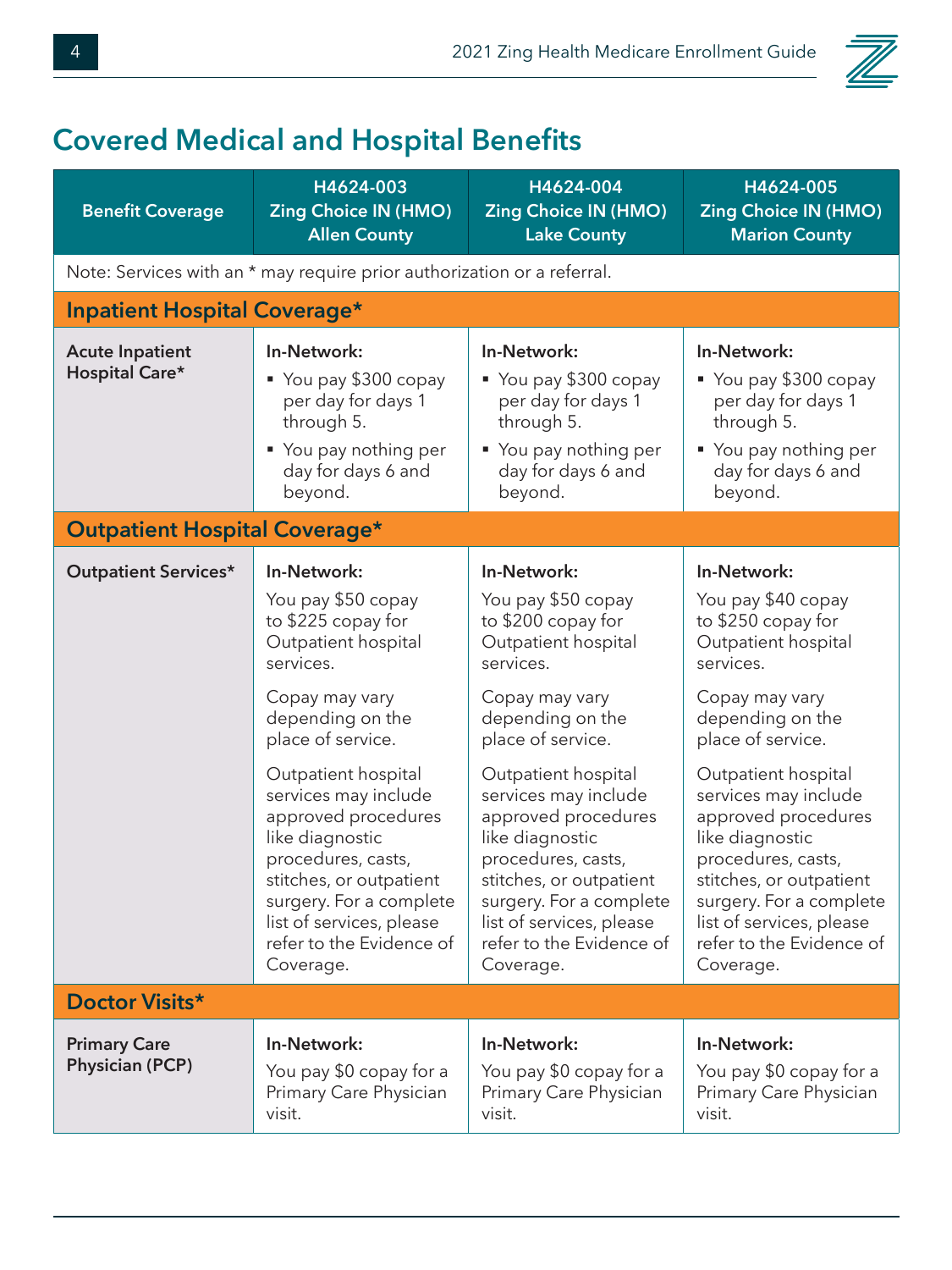

| <b>Benefit Coverage</b>                                                                                                                                                                                                                                                                                                                                                                                                                                                                                                                                                                | H4624-003<br><b>Zing Choice IN (HMO)</b><br><b>Allen County</b>                                                                             | H4624-004<br><b>Zing Choice IN (HMO)</b><br><b>Lake County</b>                                                                              | H4624-005<br><b>Zing Choice IN (HMO)</b><br><b>Marion County</b>                                                                            |
|----------------------------------------------------------------------------------------------------------------------------------------------------------------------------------------------------------------------------------------------------------------------------------------------------------------------------------------------------------------------------------------------------------------------------------------------------------------------------------------------------------------------------------------------------------------------------------------|---------------------------------------------------------------------------------------------------------------------------------------------|---------------------------------------------------------------------------------------------------------------------------------------------|---------------------------------------------------------------------------------------------------------------------------------------------|
|                                                                                                                                                                                                                                                                                                                                                                                                                                                                                                                                                                                        | Note: Services with an * may require prior authorization or a referral.                                                                     |                                                                                                                                             |                                                                                                                                             |
| Specialists*                                                                                                                                                                                                                                                                                                                                                                                                                                                                                                                                                                           | In-Network:<br>You pay \$30 copay for<br>Specialist visits.                                                                                 | In-Network:<br>You pay \$35 copay for<br>Specialist visits.                                                                                 | In-Network:<br>You pay \$35 copay for<br>Specialist visits.                                                                                 |
| <b>Preventive Care*</b>                                                                                                                                                                                                                                                                                                                                                                                                                                                                                                                                                                |                                                                                                                                             |                                                                                                                                             |                                                                                                                                             |
| Our plan covers many<br>Medicare-covered<br>preventive services,<br>including:<br>Abdominal aortic<br>aneurysm screening<br>Alcohol misuse<br>counseling<br><b>Bone mass</b><br>measurement<br>■ Breast cancer<br>screening<br>(mammogram)<br>• Cardiovascular<br>disease (behavioral<br>therapy)<br>• Cardiovascular<br>screenings<br>• Cervical and vaginal<br>cancer screening<br>• Colorectal<br>cancer screening<br>(colonoscopy,<br>fecal occult blood<br>test, flexible<br>sigmoidoscopy)<br>• Depression<br>screening<br>• Diabetes screenings<br>Diabetes self-<br>management | In-Network:<br>You pay \$0 copay.<br>Other preventive<br>services are available.<br>There are some<br>covered services that<br>have a cost. | In-Network:<br>You pay \$0 copay.<br>Other preventive<br>services are available.<br>There are some<br>covered services that<br>have a cost. | In-Network:<br>You pay \$0 copay.<br>Other preventive<br>services are available.<br>There are some<br>covered services that<br>have a cost. |
| (continued on next<br>page)                                                                                                                                                                                                                                                                                                                                                                                                                                                                                                                                                            |                                                                                                                                             |                                                                                                                                             |                                                                                                                                             |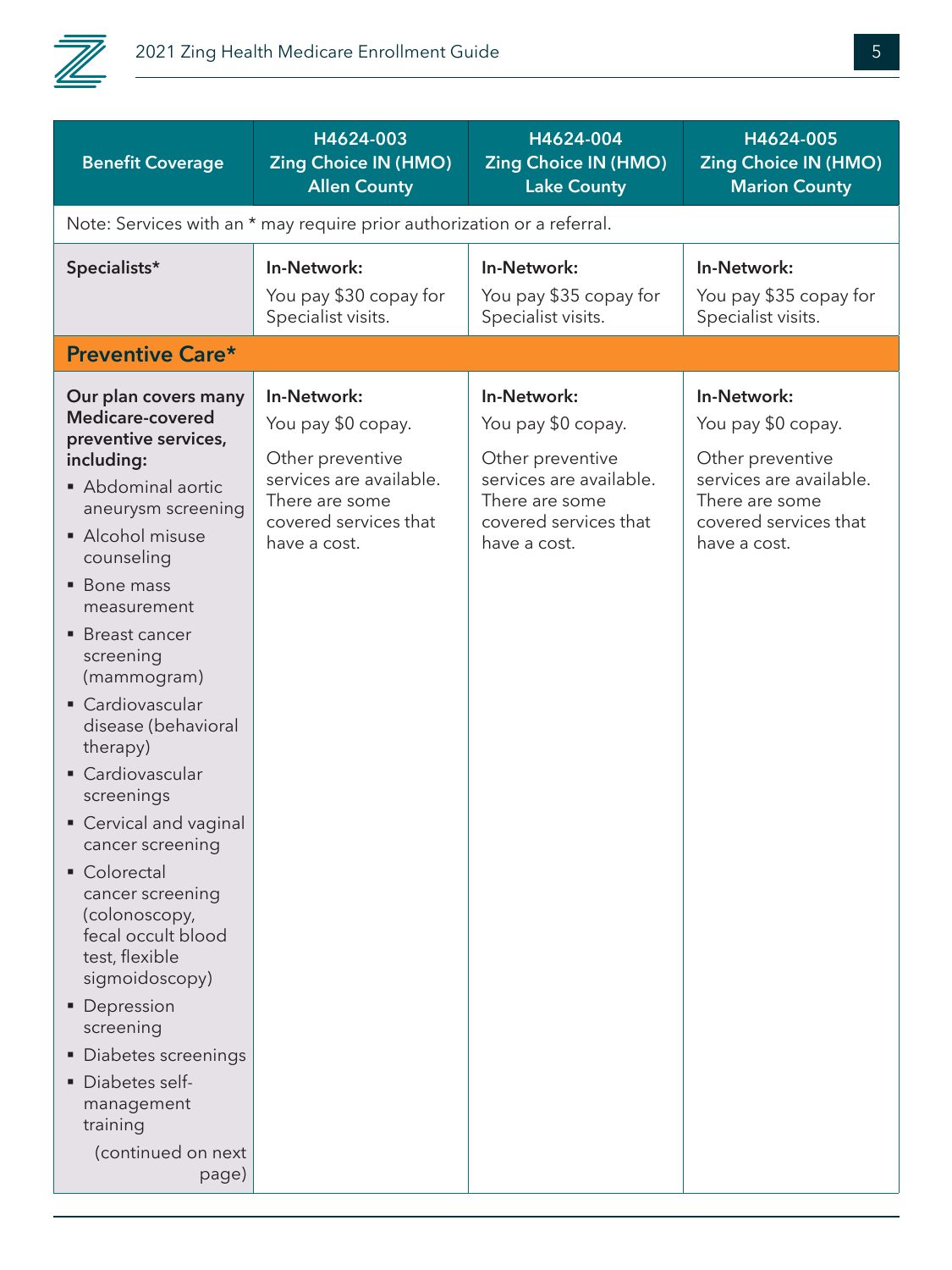

| <b>Benefit Coverage</b>                                                                                                                                                                                                                                                                                                                                                                                                                                                                                                                                                                                                                        | H4624-003<br><b>Zing Choice IN (HMO)</b><br><b>Allen County</b>                                                                             | H4624-004<br><b>Zing Choice IN (HMO)</b><br><b>Lake County</b>                                                                              | H4624-005<br><b>Zing Choice IN (HMO)</b><br><b>Marion County</b>                                                                            |
|------------------------------------------------------------------------------------------------------------------------------------------------------------------------------------------------------------------------------------------------------------------------------------------------------------------------------------------------------------------------------------------------------------------------------------------------------------------------------------------------------------------------------------------------------------------------------------------------------------------------------------------------|---------------------------------------------------------------------------------------------------------------------------------------------|---------------------------------------------------------------------------------------------------------------------------------------------|---------------------------------------------------------------------------------------------------------------------------------------------|
|                                                                                                                                                                                                                                                                                                                                                                                                                                                                                                                                                                                                                                                | Note: Services with an * may require prior authorization or a referral.                                                                     |                                                                                                                                             |                                                                                                                                             |
| <b>Preventive Care</b><br>continued:<br>Glaucoma tests<br>■ Hepatitis B shots<br>and screening<br>$\blacksquare$ Hepatitis C<br>screening test<br>• HIV screening<br>• Lung cancer<br>screening<br>• Medical nutrition<br>therapy services<br>• Obesity screening<br>and counseling<br>• Pneumococcal shot<br>• Prostate cancer<br>screenings<br>• Sexually transmitted<br>infections screening<br>and counseling<br>• Smoking and<br>tobacco use<br>cessation<br>counseling<br>(counseling for<br>people with no sign<br>of tobacco-related<br>disease)<br>■ "Welcome<br>to Medicare"<br>preventive visit<br>(one-time)<br>"Yearly "Wellness" | In-Network:<br>You pay \$0 copay.<br>Other preventive<br>services are available.<br>There are some<br>covered services that<br>have a cost. | In-Network:<br>You pay \$0 copay.<br>Other preventive<br>services are available.<br>There are some<br>covered services that<br>have a cost. | In-Network:<br>You pay \$0 copay.<br>Other preventive<br>services are available.<br>There are some<br>covered services that<br>have a cost. |
| visit                                                                                                                                                                                                                                                                                                                                                                                                                                                                                                                                                                                                                                          |                                                                                                                                             |                                                                                                                                             |                                                                                                                                             |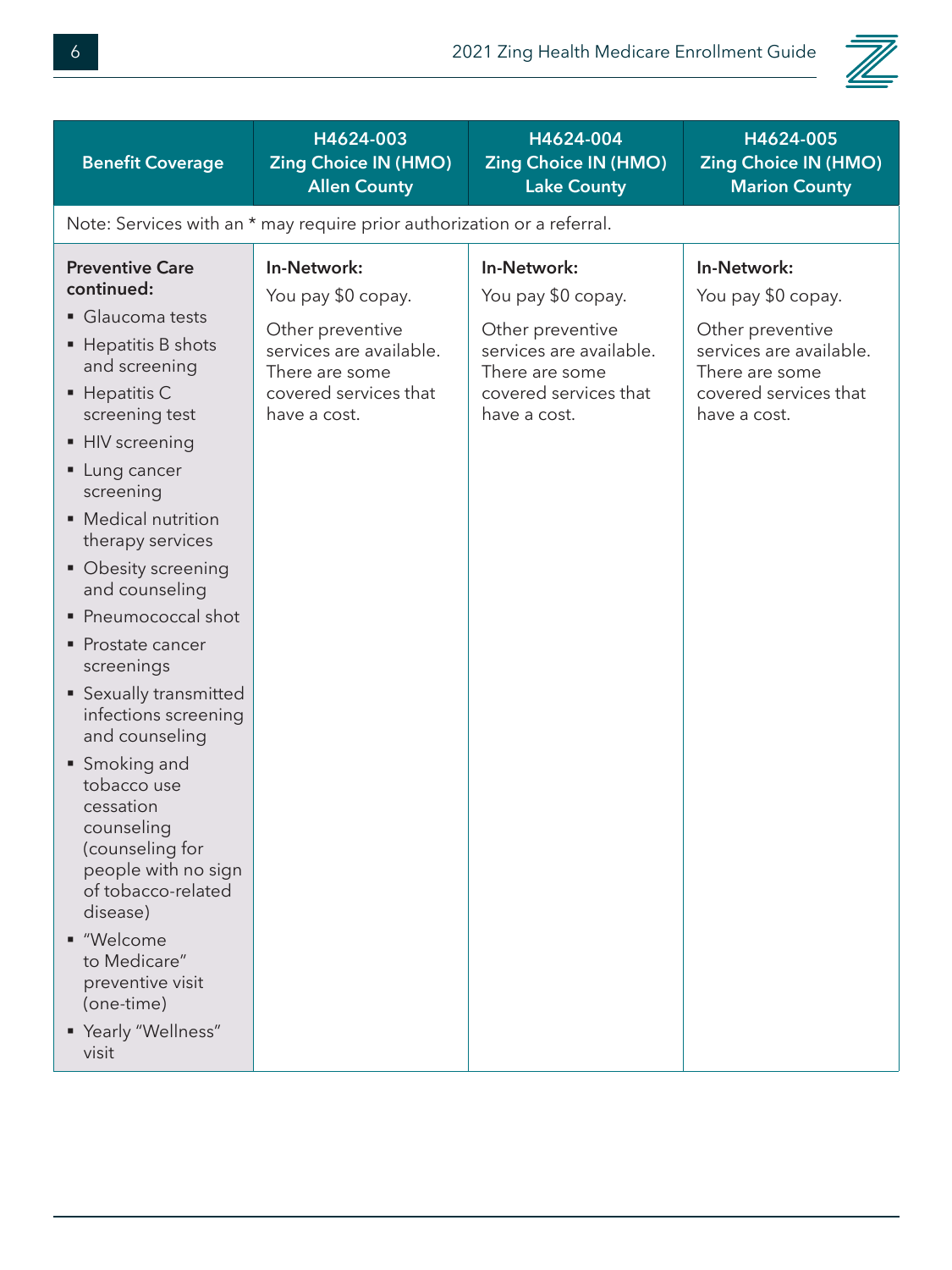

| <b>Benefit Coverage</b>            | H4624-003                                                                                               | H4624-004                   | H4624-005                   |
|------------------------------------|---------------------------------------------------------------------------------------------------------|-----------------------------|-----------------------------|
|                                    | <b>Zing Choice IN (HMO)</b>                                                                             | <b>Zing Choice IN (HMO)</b> | <b>Zing Choice IN (HMO)</b> |
|                                    | <b>Allen County</b>                                                                                     | <b>Lake County</b>          | <b>Marion County</b>        |
|                                    | Note: Services with an * may require prior authorization or a referral.                                 |                             |                             |
| <b>Emergency Care</b>              |                                                                                                         |                             |                             |
| <b>Emergency Care</b>              | You pay \$90 copay per                                                                                  | You pay \$90 copay per      | You pay \$90 copay per      |
| <b>Services</b>                    | visit.                                                                                                  | visit.                      | visit.                      |
|                                    | If you are admitted to                                                                                  | If you are admitted to      | If you are admitted to      |
|                                    | the hospital within 24                                                                                  | the hospital within 24      | the hospital within 24      |
|                                    | hours, then you do not                                                                                  | hours, then you do not      | hours, then you do not      |
|                                    | have to pay \$90.                                                                                       | have to pay \$90.           | have to pay \$90.           |
| Worldwide<br><b>Emergency Care</b> | Covered                                                                                                 | Covered                     | Covered                     |
| <b>Urgently Needed Services</b>    |                                                                                                         |                             |                             |
| <b>Urgent Care Services</b>        | You pay \$10 copay per                                                                                  | You pay \$10 copay per      | You pay \$10 copay per      |
|                                    | visit.                                                                                                  | visit.                      | visit.                      |
|                                    | Diagnostic Services, Labs and Imaging*<br>(Costs for these services may vary based on place of service) |                             |                             |
| <b>Diagnostic Tests and</b>        | In-Network:                                                                                             | In-Network:                 | In-Network:                 |
| <b>Procedures</b>                  | You pay \$25 copay for                                                                                  | You pay \$25 copay for      | You pay \$25 copay for      |
|                                    | Diagnostic tests and                                                                                    | Diagnostic tests and        | Diagnostic tests and        |
|                                    | procedures.                                                                                             | procedures.                 | procedures.                 |
|                                    | If a member receives                                                                                    | If a member receives        | If a member receives        |
|                                    | multiple services on                                                                                    | multiple services on        | multiple services on        |
|                                    | the same day, only                                                                                      | the same day, only          | the same day, only          |
|                                    | the maximum copay                                                                                       | the maximum copay           | the maximum copay           |
|                                    | applies.                                                                                                | applies.                    | applies.                    |
| <b>Lab Services</b>                | In-Network:                                                                                             | In-Network:                 | In-Network:                 |
|                                    | You pay \$0 copay for                                                                                   | You pay \$0 copay for       | You pay \$0 copay for       |
|                                    | Lab services.                                                                                           | Lab services.               | Lab services.               |
|                                    | If a member receives                                                                                    | If a member receives        | If a member receives        |
|                                    | multiple services on                                                                                    | multiple services on        | multiple services on        |
|                                    | the same day, only                                                                                      | the same day, only          | the same day, only          |
|                                    | the maximum copay                                                                                       | the maximum copay           | the maximum copay           |
|                                    | applies.                                                                                                | applies.                    | applies.                    |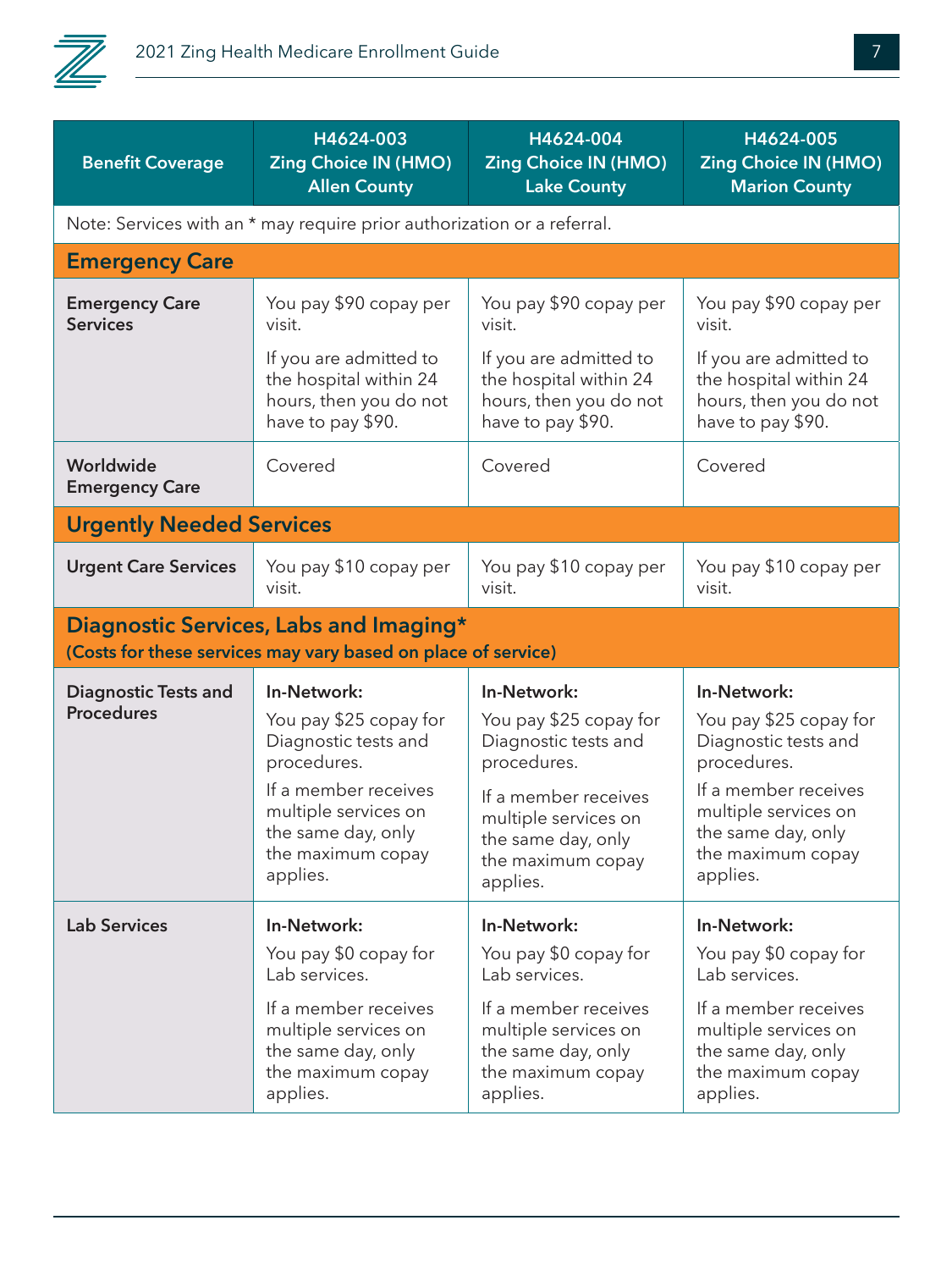

| <b>Benefit Coverage</b>                                                                                  | H4624-003<br><b>Zing Choice IN (HMO)</b><br><b>Allen County</b>                                                                                                                            | H4624-004<br><b>Zing Choice IN (HMO)</b><br><b>Lake County</b>                                                                                                                             | H4624-005<br><b>Zing Choice IN (HMO)</b><br><b>Marion County</b>                                                                                                                           |  |
|----------------------------------------------------------------------------------------------------------|--------------------------------------------------------------------------------------------------------------------------------------------------------------------------------------------|--------------------------------------------------------------------------------------------------------------------------------------------------------------------------------------------|--------------------------------------------------------------------------------------------------------------------------------------------------------------------------------------------|--|
|                                                                                                          | Note: Services with an * may require prior authorization or a referral.                                                                                                                    |                                                                                                                                                                                            |                                                                                                                                                                                            |  |
| Diagnostic<br><b>Radiological Services</b><br>(such as MRIs, CT<br>Scans)*                               | In-Network:<br>You pay \$50 to \$150<br>copay for Diagnostic<br>radiology services.<br>If a member receives<br>multiple services on<br>the same day, only<br>the maximum copay<br>applies. | In-Network:<br>You pay \$50 to \$150<br>copay for Diagnostic<br>radiology services.<br>If a member receives<br>multiple services on<br>the same day, only<br>the maximum copay<br>applies. | In-Network:<br>You pay \$50 to \$150<br>copay for Diagnostic<br>radiology services.<br>If a member receives<br>multiple services on<br>the same day, only<br>the maximum copay<br>applies. |  |
| <b>Therapeutic</b><br><b>Radiological Services</b><br>(such as radiation<br>treatment for<br>cancer $)*$ | In-Network:<br>You pay 20% of the<br>cost for Therapeutic<br>radiology services.<br>If a member receives<br>multiple services on<br>the same day, only<br>the maximum copay<br>applies.    | In-Network:<br>You pay 20% of the<br>cost for Therapeutic<br>radiology services.<br>If a member receives<br>multiple services on<br>the same day, only<br>the maximum copay<br>applies.    | In-Network:<br>You pay 20% of the<br>cost for Therapeutic<br>radiology services.<br>If a member receives<br>multiple services on<br>the same day, only<br>the maximum copay<br>applies.    |  |
| Outpatient X-rays*                                                                                       | In-Network:<br>You pay \$0 copay for<br>Medicare-covered<br>outpatient x-rays.<br>If a member receives<br>multiple services on<br>the same day, only<br>the maximum copay<br>applies.      | In-Network:<br>You pay \$0 copay for<br>Medicare-covered<br>outpatient x-rays.<br>If a member receives<br>multiple services on<br>the same day, only<br>the maximum copay<br>applies.      | In-Network:<br>You pay \$0 copay for<br>Medicare-covered<br>outpatient x-rays.<br>If a member receives<br>multiple services on<br>the same day, only<br>the maximum copay<br>applies.      |  |
| <b>Hearing Services</b>                                                                                  |                                                                                                                                                                                            |                                                                                                                                                                                            |                                                                                                                                                                                            |  |
| <b>Hearing Exams</b><br>(Medicare-covered)                                                               | In-Network:<br>You pay \$25 copay<br>for Medicare-covered<br>hearing exam.                                                                                                                 | In-Network:<br>You pay \$25 copay<br>for Medicare-covered<br>hearing exam.                                                                                                                 | In-Network:<br>You pay \$25 copay<br>for Medicare-covered<br>hearing exam.                                                                                                                 |  |
| <b>Routine Hearing</b><br><b>Exams</b>                                                                   | In-Network:<br>You pay \$0 copay for a<br>routine hearing exam<br>up to (1) per year.                                                                                                      | In-Network:<br>You pay \$0 copay for a<br>routine hearing exam<br>up to (1) per year.                                                                                                      | In-Network:<br>You pay \$0 copay for a<br>routine hearing exam<br>up to (1) per year.                                                                                                      |  |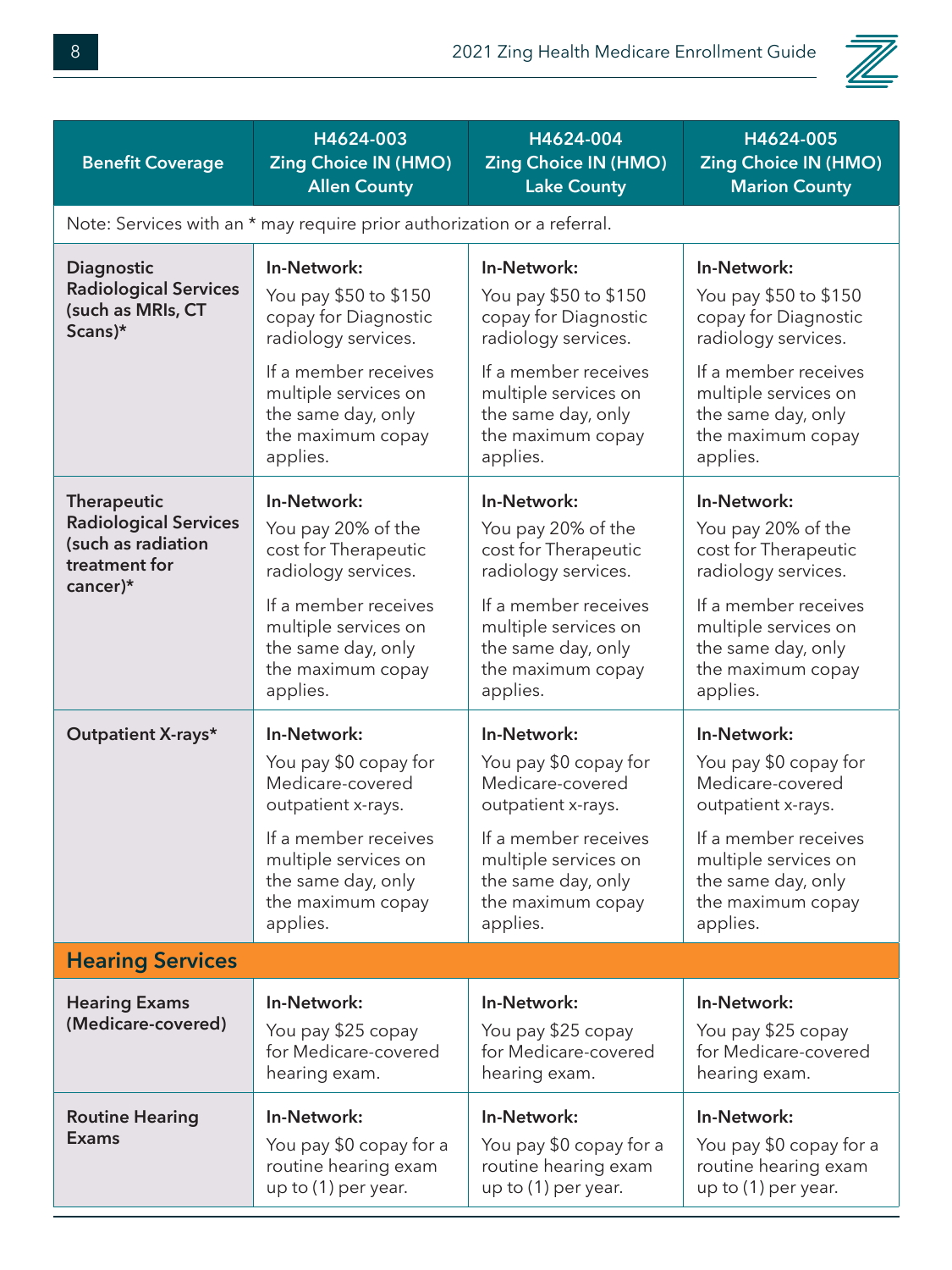

| <b>Benefit Coverage</b>                         | H4624-003                                                                                                     | H4624-004                                                                                                     | H4624-005                                                                                                     |
|-------------------------------------------------|---------------------------------------------------------------------------------------------------------------|---------------------------------------------------------------------------------------------------------------|---------------------------------------------------------------------------------------------------------------|
|                                                 | <b>Zing Choice IN (HMO)</b>                                                                                   | <b>Zing Choice IN (HMO)</b>                                                                                   | <b>Zing Choice IN (HMO)</b>                                                                                   |
|                                                 | <b>Allen County</b>                                                                                           | <b>Lake County</b>                                                                                            | <b>Marion County</b>                                                                                          |
|                                                 | Note: Services with an * may require prior authorization or a referral.                                       |                                                                                                               |                                                                                                               |
| <b>Hearing Aid</b><br><b>Evaluation/Fitting</b> | In-Network:<br>You pay \$0 copay for a<br>Hearing Aid fitting and<br>evaluation up to (1)<br>every (3) years. | In-Network:<br>You pay \$0 copay for a<br>Hearing Aid fitting and<br>evaluation up to (1)<br>every (3) years. | In-Network:<br>You pay \$0 copay for a<br>Hearing Aid fitting and<br>evaluation up to (1)<br>every (3) years. |
| <b>Hearing Aids</b>                             | In-Network:                                                                                                   | In-Network:                                                                                                   | In-Network:                                                                                                   |
|                                                 | Zing Health Plan covers                                                                                       | Zing Health Plan covers                                                                                       | Zing Health Plan covers                                                                                       |
|                                                 | a \$750 maximum                                                                                               | a \$750 maximum                                                                                               | a \$750 maximum                                                                                               |
|                                                 | benefit amount                                                                                                | benefit amount                                                                                                | benefit amount                                                                                                |
|                                                 | allowance towards                                                                                             | allowance towards                                                                                             | allowance towards                                                                                             |
|                                                 | hearing aids every (3)                                                                                        | hearing aids every (3)                                                                                        | hearing aids every (3)                                                                                        |
|                                                 | years per ear.                                                                                                | years per year.                                                                                               | years per year.                                                                                               |
|                                                 | You are responsible                                                                                           | You are responsible                                                                                           | You are responsible                                                                                           |
|                                                 | for all cost beyond                                                                                           | for all cost beyond                                                                                           | for all cost beyond                                                                                           |
|                                                 | the maximum allowed                                                                                           | the maximum allowed                                                                                           | the maximum allowed                                                                                           |
|                                                 | amount.                                                                                                       | amount.                                                                                                       | amount.                                                                                                       |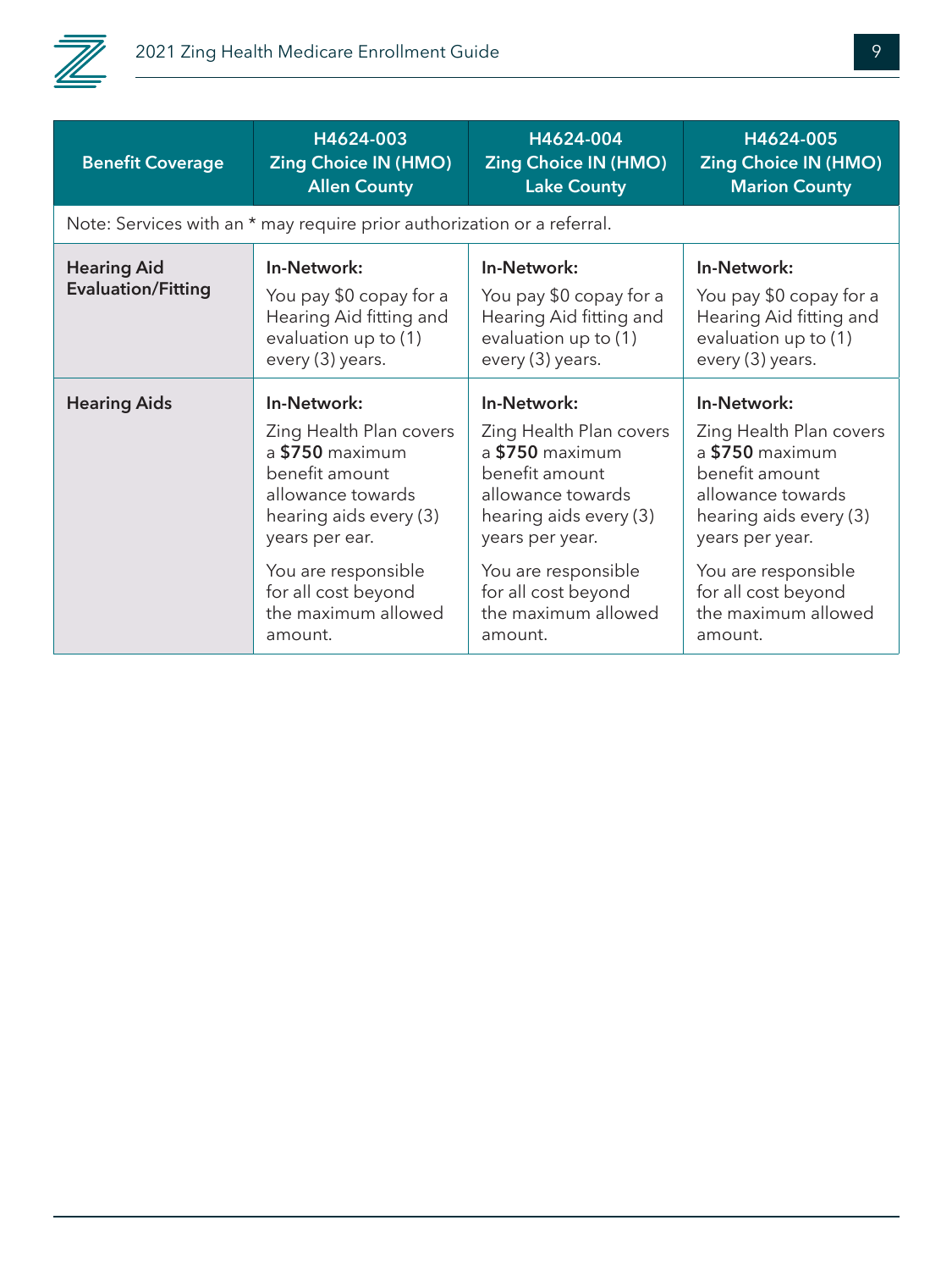

| <b>Benefit Coverage</b>                     | H4624-003<br><b>Zing Choice IN (HMO)</b>                                                                                                                                                                                                                                                                                                                                                                                                                                                    | H4624-004<br><b>Zing Choice IN (HMO)</b>                                                                                                                                                                                                                                                                                                                                                                                                                                           | H4624-005<br><b>Zing Choice IN (HMO)</b>                                                                                                                                                                                                                                                                                                                                                                                                                                              |
|---------------------------------------------|---------------------------------------------------------------------------------------------------------------------------------------------------------------------------------------------------------------------------------------------------------------------------------------------------------------------------------------------------------------------------------------------------------------------------------------------------------------------------------------------|------------------------------------------------------------------------------------------------------------------------------------------------------------------------------------------------------------------------------------------------------------------------------------------------------------------------------------------------------------------------------------------------------------------------------------------------------------------------------------|---------------------------------------------------------------------------------------------------------------------------------------------------------------------------------------------------------------------------------------------------------------------------------------------------------------------------------------------------------------------------------------------------------------------------------------------------------------------------------------|
|                                             | <b>Allen County</b>                                                                                                                                                                                                                                                                                                                                                                                                                                                                         | <b>Lake County</b>                                                                                                                                                                                                                                                                                                                                                                                                                                                                 | <b>Marion County</b>                                                                                                                                                                                                                                                                                                                                                                                                                                                                  |
|                                             | Note: Services with an * may require prior authorization or a referral.                                                                                                                                                                                                                                                                                                                                                                                                                     |                                                                                                                                                                                                                                                                                                                                                                                                                                                                                    |                                                                                                                                                                                                                                                                                                                                                                                                                                                                                       |
| <b>Dental Services</b>                      |                                                                                                                                                                                                                                                                                                                                                                                                                                                                                             |                                                                                                                                                                                                                                                                                                                                                                                                                                                                                    |                                                                                                                                                                                                                                                                                                                                                                                                                                                                                       |
| <b>Preventive Dental</b><br><b>Benefits</b> | In-Network:<br>You pay:<br>\$0 copay for Oral<br>exams for up to (1)<br>every 6 months<br>\$0 copay for<br>ш<br>(1) Prophylaxis<br>(Cleaning) every 6<br>months<br>\$0 copay for a<br>ш<br>Fluoride treatment<br>for up to (1) every<br>year<br>\$0 copay for<br>٠<br>Bitewing X-rays up to<br>(1) set per year<br>\$0 copay for Dental<br>ш<br>$X$ -ray(s) for up to $(1)$<br>every year<br>\$0 copay for<br>Panoramic X-rays for<br>up to $(1)$ every $(5)$<br>years<br>Our plan covers a | In-Network:<br>You pay:<br>• \$0 copay for Oral<br>exams for up to (1)<br>every 6 months<br>■ \$0 copay for<br>(1) Prophylaxis<br>(Cleaning) every 6<br>months<br>$\bullet$ \$0 copay for a<br>Fluoride treatment<br>for up to (1) every<br>year<br>\$0 copay for<br>Bitewing X-rays up to<br>(1) set per year<br>\$0 copay for Dental<br>$X-ray(s)$ for up to (1)<br>every year<br>\$0 copay for<br>Panoramic X-rays for<br>up to $(1)$ every $(5)$<br>years<br>Our plan covers a | In-Network:<br>You pay:<br>• \$0 copay for Oral<br>exams for up to (1)<br>every 6 months<br>■ \$0 copay for<br>(1) Prophylaxis<br>(Cleaning) every 6<br>months<br>$\bullet$ \$0 copay for a<br>Fluoride treatment<br>for up to (1) every<br>year<br>\$0 copay for<br>Bitewing X-rays up to<br>(1) set per year<br>\$0 copay for Dental<br>$X$ -ray(s) for up to $(1)$<br>every year<br>\$0 copay for<br>Panoramic X-rays for<br>up to $(1)$ every $(5)$<br>years<br>Our plan covers a |
|                                             | \$2,500 maximum<br>benefit amount every<br>year for preventive and<br>comprehensive dental<br>benefits combined.                                                                                                                                                                                                                                                                                                                                                                            | \$2,500 maximum<br>benefit amount every<br>year for preventive and<br>comprehensive dental<br>benefits combined.                                                                                                                                                                                                                                                                                                                                                                   | \$2,500 maximum<br>benefit amount every<br>year for preventive and<br>comprehensive dental<br>benefits combined.                                                                                                                                                                                                                                                                                                                                                                      |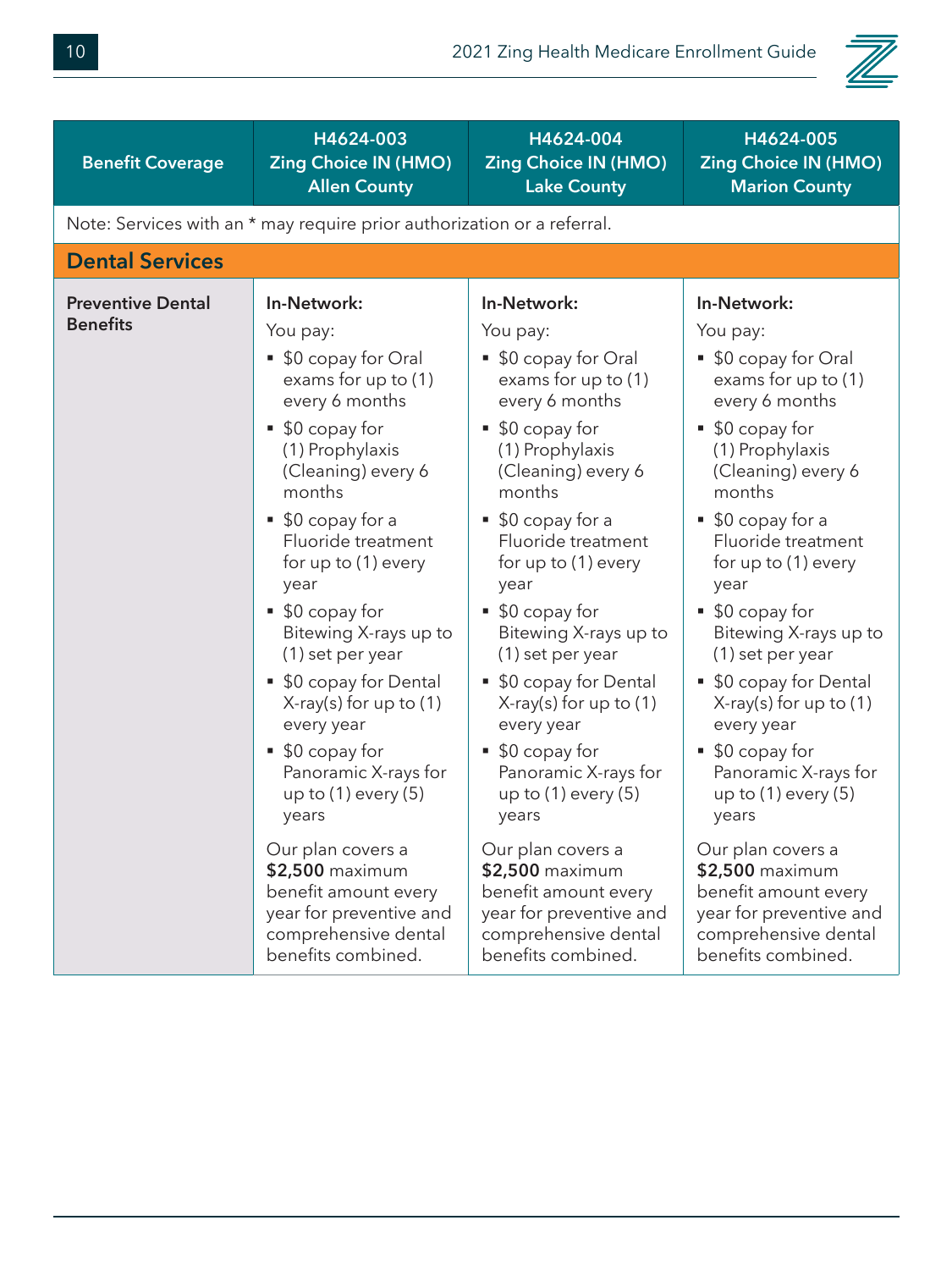

| <b>Benefit Coverage</b>                 | H4624-003<br><b>Zing Choice IN (HMO)</b><br><b>Allen County</b>                                                                                                                                                                                                                                                                                                                                                                                                                                                                                                      | H4624-004<br><b>Zing Choice IN (HMO)</b><br><b>Lake County</b>                                                                                                                                                                                                                                                                                                                                                                                                                                                                                                   | H4624-005<br><b>Zing Choice IN (HMO)</b><br><b>Marion County</b>                                                                                                                                                                                                                                                                                                                                                                                                                                                                                                           |
|-----------------------------------------|----------------------------------------------------------------------------------------------------------------------------------------------------------------------------------------------------------------------------------------------------------------------------------------------------------------------------------------------------------------------------------------------------------------------------------------------------------------------------------------------------------------------------------------------------------------------|------------------------------------------------------------------------------------------------------------------------------------------------------------------------------------------------------------------------------------------------------------------------------------------------------------------------------------------------------------------------------------------------------------------------------------------------------------------------------------------------------------------------------------------------------------------|----------------------------------------------------------------------------------------------------------------------------------------------------------------------------------------------------------------------------------------------------------------------------------------------------------------------------------------------------------------------------------------------------------------------------------------------------------------------------------------------------------------------------------------------------------------------------|
|                                         | Note: Services with an * may require prior authorization or a referral.                                                                                                                                                                                                                                                                                                                                                                                                                                                                                              |                                                                                                                                                                                                                                                                                                                                                                                                                                                                                                                                                                  |                                                                                                                                                                                                                                                                                                                                                                                                                                                                                                                                                                            |
| Comprehensive<br><b>Dental Benefits</b> | In-Network:<br>You pay:<br>■ \$0 copay for<br>Amalgam and/or<br>composite filling<br>every (3) years per<br>tooth<br>■ \$0 copay for<br>Extractions ((1)<br>extraction per tooth<br>per year)                                                                                                                                                                                                                                                                                                                                                                        | In-Network:<br>You pay:<br>\$0 copay for<br>π,<br>Amalgam and/or<br>composite filling<br>every (3) years per<br>tooth<br>■ \$0 copay for<br>Extractions ((1)<br>extraction per tooth<br>per year)                                                                                                                                                                                                                                                                                                                                                                | In-Network:<br>You pay:<br>\$0 copay for<br>ш<br>Amalgam and/or<br>composite filling<br>every (3) years per<br>tooth<br>\$0 copay for<br>ш<br>Extractions ((1)<br>extraction per tooth<br>per year)                                                                                                                                                                                                                                                                                                                                                                        |
|                                         | • \$0 copay Root canals<br>((1) per lifetime, per<br>tooth)<br>\$0 copay for Scaling/<br>ш<br>Root Planning (Deep<br>cleaning) (every<br>(24) months per<br>quadrant)<br>■ \$0 copay for<br>Complete crown<br>(every (5) years, per<br>tooth)<br>■ \$0 copay for<br>Dentures or fixed<br>prosthetics/partials<br>once every (5) years<br>Our plan covers up to<br>a \$2,500 maximum<br>benefit amount every<br>year for preventive and<br>comprehensive dental<br>benefits combined.<br>You are responsible<br>for all cost beyond<br>the maximum allowed<br>amount. | \$0 copay Root canals<br>((1) per lifetime, per<br>tooth)<br>\$0 copay for Scaling/<br>٠<br>Root Planning (Deep<br>cleaning) (every<br>(24) months per<br>quadrant)<br>■ \$0 copay for<br>Complete crown<br>(every (5) years, per<br>tooth)<br>\$0 copay for<br>Dentures or fixed<br>prosthetics/partials<br>once every (5) years<br>Our plan covers up to<br>a \$2,500 maximum<br>benefit amount every<br>year for preventive and<br>comprehensive dental<br>benefits combined.<br>You are responsible<br>for all cost beyond<br>the maximum allowed<br>amount. | \$0 copay Root canals<br>ш<br>((1) per lifetime, per<br>tooth)<br>\$0 copay for Scaling/<br>ш<br>Root Planning (Deep<br>cleaning) (every<br>(24) months per<br>quadrant)<br>\$0 copay for<br>п<br>Complete crown<br>(every (5) years, per<br>tooth)<br>■ \$0 copay for<br>Dentures or fixed<br>prosthetics/partials<br>once every (5) years<br>Our plan covers up to<br>a \$2,500 maximum<br>benefit amount every<br>year for preventive and<br>comprehensive dental<br>benefits combined.<br>You are responsible<br>for all cost beyond<br>the maximum allowed<br>amount. |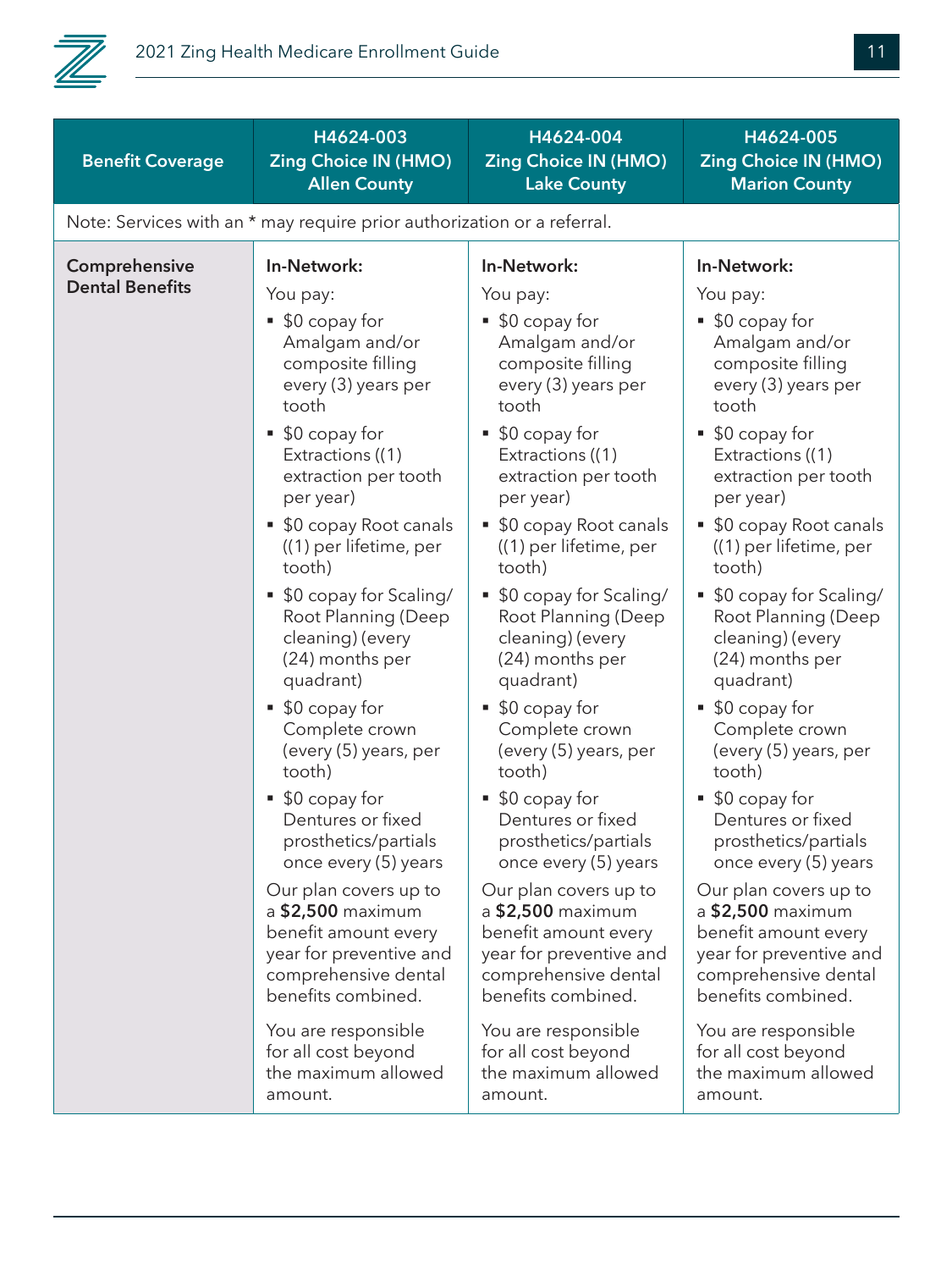

| <b>Benefit Coverage</b>                | H4624-003<br><b>Zing Choice IN (HMO)</b><br><b>Allen County</b>                                                                                                                                                                                      | H4624-004<br><b>Zing Choice IN (HMO)</b><br><b>Lake County</b>                                                                                                                                                                                       | H4624-005<br><b>Zing Choice IN (HMO)</b><br><b>Marion County</b>                                                                                                                                                                                     |
|----------------------------------------|------------------------------------------------------------------------------------------------------------------------------------------------------------------------------------------------------------------------------------------------------|------------------------------------------------------------------------------------------------------------------------------------------------------------------------------------------------------------------------------------------------------|------------------------------------------------------------------------------------------------------------------------------------------------------------------------------------------------------------------------------------------------------|
|                                        | Note: Services with an * may require prior authorization or a referral.                                                                                                                                                                              |                                                                                                                                                                                                                                                      |                                                                                                                                                                                                                                                      |
| <b>Vision Services</b>                 |                                                                                                                                                                                                                                                      |                                                                                                                                                                                                                                                      |                                                                                                                                                                                                                                                      |
| <b>Eye Exams</b><br>(Medicare-covered) | In-Network:<br>You pay \$30 copay for<br>a Medicare-covered<br>exam to diagnose<br>and treat diseases<br>and conditions of the<br>eye (including yearly<br>glaucoma screening).                                                                      | In-Network:<br>You pay \$30 copay for<br>a Medicare-covered<br>exam to diagnose<br>and treat diseases<br>and conditions of the<br>eye (including yearly<br>glaucoma screening).                                                                      | In-Network:<br>You pay \$30 copay for<br>a Medicare-covered<br>exam to diagnose<br>and treat diseases<br>and conditions of the<br>eye (including yearly<br>glaucoma screening).                                                                      |
| <b>Routine Eye Exam</b>                | In-Network:<br>You pay \$0 copay for<br>(1) routine eye exam,<br>refraction up to (1) per<br>year.                                                                                                                                                   | In-Network:<br>You pay \$0 copay for<br>(1) routine eye exam,<br>refraction up to (1) per<br>year.                                                                                                                                                   | In-Network:<br>You pay \$0 copay for<br>(1) routine eye exam,<br>refraction up to (1) per<br>year.                                                                                                                                                   |
| <b>Eyewear (Medicare-</b><br>covered)  | In-Network:<br>You pay \$0 for (1) pair<br>of Medicare covered<br>eyewear (eyeglasses or<br>contact lenses) after a<br>cataract surgery.                                                                                                             | In-Network:<br>You pay \$0 for (1) pair<br>of Medicare covered<br>eyewear (eyeglasses or<br>contact lenses) after a<br>cataract surgery.                                                                                                             | In-Network:<br>You pay \$0 for (1) pair<br>of Medicare covered<br>eyewear (eyeglasses or<br>contact lenses) after a<br>cataract surgery.                                                                                                             |
| <b>Routine Eyewear</b>                 | In-Network:<br>\$175 Maximum benefit<br>coverage amount<br>towards Eyeglasses<br>(frames and lenses) or<br>Contact lenses (1) per<br>year.<br>You are responsible<br>for all cost exceeding<br>the maximum benefit<br>amount for routine<br>eyewear. | In-Network:<br>\$175 Maximum benefit<br>coverage amount<br>towards Eyeglasses<br>(frames and lenses) or<br>Contact lenses (1) per<br>year.<br>You are responsible<br>for all cost exceeding<br>the maximum benefit<br>amount for routine<br>eyewear. | In-Network:<br>\$175 Maximum benefit<br>coverage amount<br>towards Eyeglasses<br>(frames and lenses) or<br>Contact lenses (1) per<br>year.<br>You are responsible<br>for all cost exceeding<br>the maximum benefit<br>amount for routine<br>eyewear. |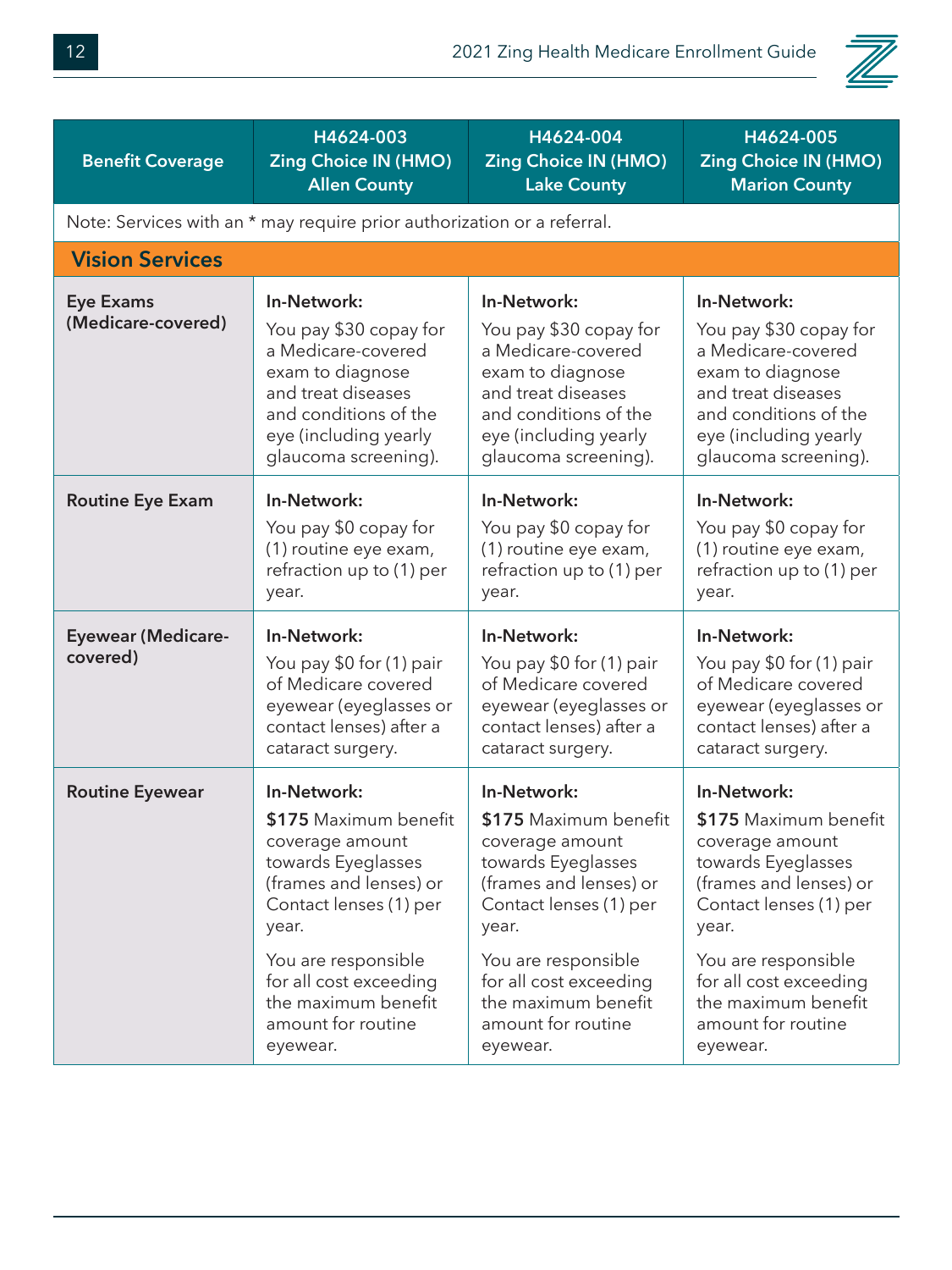

| <b>Benefit Coverage</b>                                                                                                                                         | H4624-003<br><b>Zing Choice IN (HMO)</b><br><b>Allen County</b>                                                            | H4624-004<br><b>Zing Choice IN (HMO)</b><br><b>Lake County</b>                                                             | H4624-005<br><b>Zing Choice IN (HMO)</b><br><b>Marion County</b>                                                             |
|-----------------------------------------------------------------------------------------------------------------------------------------------------------------|----------------------------------------------------------------------------------------------------------------------------|----------------------------------------------------------------------------------------------------------------------------|------------------------------------------------------------------------------------------------------------------------------|
|                                                                                                                                                                 | Note: Services with an * may require prior authorization or a referral.                                                    |                                                                                                                            |                                                                                                                              |
| <b>Mental Health Services*</b>                                                                                                                                  |                                                                                                                            |                                                                                                                            |                                                                                                                              |
| <b>Inpatient Mental</b><br>Health Care*<br>Our plan covers<br>up to 190 days in a<br>lifetime for inpatient<br>mental health care in<br>a psychiatric hospital. | In-Network:<br>You pay:<br>■ \$300 copay per day<br>for days 1 through 5.<br>• \$0 copay per day for<br>days 6 through 90. | In-Network:<br>You pay:<br>• \$300 copay per day<br>for days 1 through 5.<br>• \$0 copay per day for<br>days 6 through 90. | In-Network:<br>You pay:<br>• \$300 copay per day<br>for days 1 through 5.<br>• \$0 copay per day for<br>days 6 through 90.   |
| <b>Outpatient Mental</b><br><b>Health Care</b><br><b>Individual and Group</b><br><b>Therapy Visit</b>                                                           | In-Network:<br>You pay \$30 copay.                                                                                         | In-Network:<br>You pay \$35 copay.                                                                                         | In-Network:<br>You pay \$35 copay.                                                                                           |
| <b>Skilled Nursing Facility (SNF)*</b>                                                                                                                          |                                                                                                                            |                                                                                                                            |                                                                                                                              |
| Our plan covers up<br>to 100 days in the<br>SNF.                                                                                                                | In-Network:<br>■ You pay \$0 copay for<br>days 1 through 20.<br>You pay \$160 copay<br>per day for days 21<br>through 100. | In-Network:<br>• You pay \$0 copay for<br>days 1 through 20.<br>You pay \$160 copay<br>per day for days 21<br>through 100. | In-Network:<br>■ You pay \$0 copay for<br>days 1 through 20.<br>■ You pay \$160 copay<br>per day for days 21<br>through 100. |
| <b>Rehabilitation Services*</b>                                                                                                                                 |                                                                                                                            |                                                                                                                            |                                                                                                                              |
| Occupational<br>Therapy Services*                                                                                                                               | In-Network:<br>You pay \$20 copay for<br>Occupational therapy<br>per visit.                                                | In-Network:<br>You pay \$20 copay for<br>Occupational therapy<br>per visit.                                                | In-Network:<br>You pay \$20 copay for<br>Occupational therapy<br>per visit.                                                  |
| <b>Physical Therapy</b><br>and Speech and<br><b>Language Therapy</b><br>Services*                                                                               | In-Network:<br>You pay \$20 copay for<br>Physical therapy and<br>Speech and Language<br>therapy per visit.                 | In-Network:<br>You pay \$20 copay for<br>Physical therapy and<br>Speech and Language<br>therapy per visit.                 | In-Network:<br>You pay \$20 copay for<br>Physical therapy and<br>Speech and Language<br>therapy per visit.                   |
| <b>Cardiac and</b><br>Pulmonary<br><b>Rehabilitation</b><br>services                                                                                            | In-Network:<br>You pay \$0 copay for<br>Cardiac and Pulmonary<br><b>Rehabilitation services</b><br>per visit.              | In-Network:<br>You pay \$0 copay for<br>Cardiac and Pulmonary<br>Rehabilitation services<br>per visit.                     | In-Network:<br>You pay \$0 copay for<br>Cardiac and Pulmonary<br>Rehabilitation services<br>per visit.                       |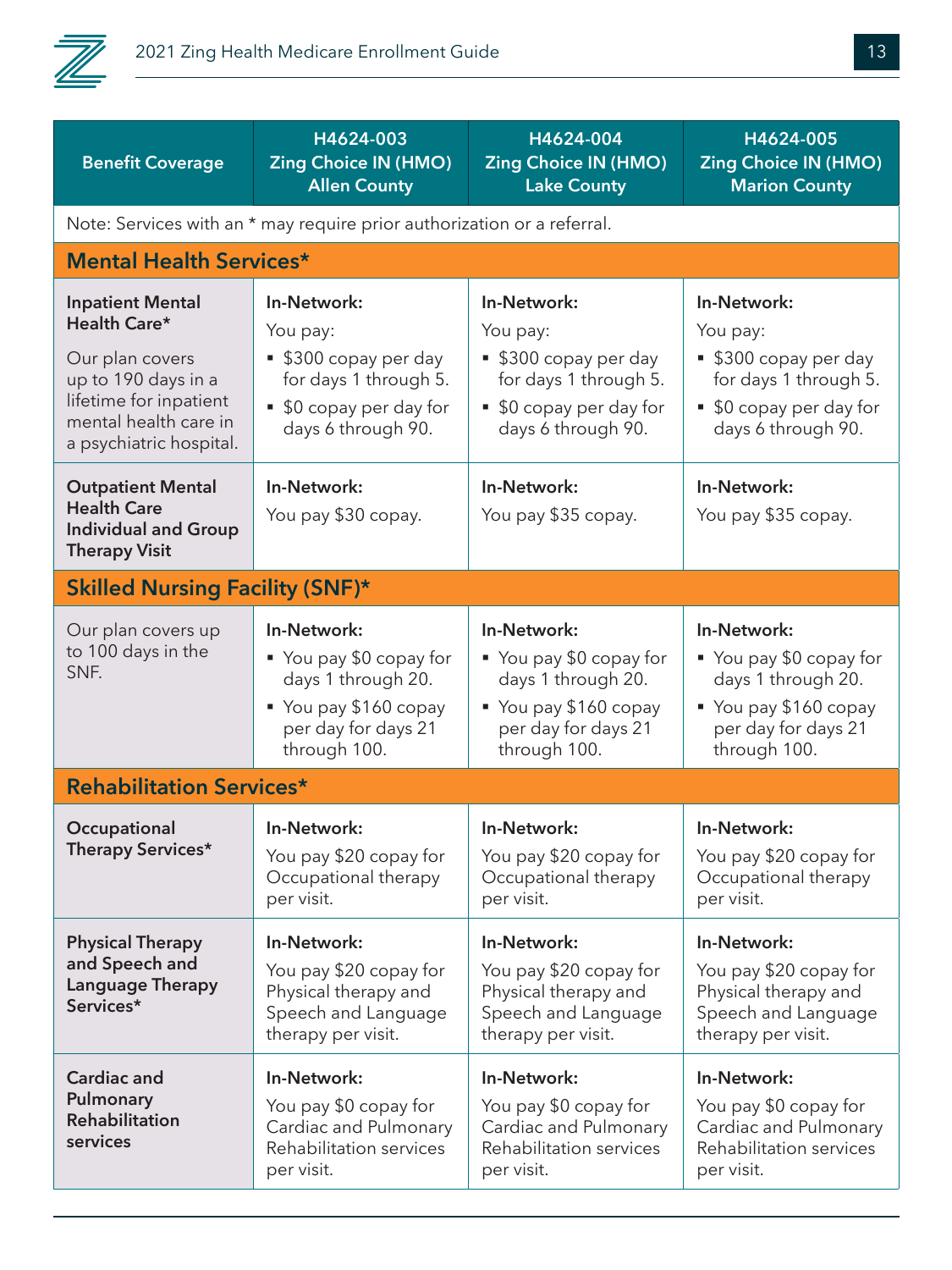

| <b>Benefit Coverage</b>                                                                                                                                                 | H4624-003<br><b>Zing Choice IN (HMO)</b><br><b>Allen County</b>                                                                 | H4624-004<br><b>Zing Choice IN (HMO)</b><br><b>Lake County</b>                                                                    | H4624-005<br><b>Zing Choice IN (HMO)</b><br><b>Marion County</b>                                                                |
|-------------------------------------------------------------------------------------------------------------------------------------------------------------------------|---------------------------------------------------------------------------------------------------------------------------------|-----------------------------------------------------------------------------------------------------------------------------------|---------------------------------------------------------------------------------------------------------------------------------|
|                                                                                                                                                                         | Note: Services with an * may require prior authorization or a referral.                                                         |                                                                                                                                   |                                                                                                                                 |
| Ambulance*                                                                                                                                                              |                                                                                                                                 |                                                                                                                                   |                                                                                                                                 |
| <b>Ground Service</b><br>(one-way trip)                                                                                                                                 | In-Network:<br>You pay \$250 copay<br>for a covered one-way<br>ambulance trip.                                                  | In-Network:<br>You pay \$250 copay<br>for a covered one-way<br>ambulance trip.                                                    | In-Network:<br>You pay \$250 copay<br>for a covered one-way<br>ambulance trip.                                                  |
| <b>Air Service</b><br>(one-way trip)                                                                                                                                    | In-Network:<br>You pay 20% of the<br>cost for covered air<br>ambulance service.                                                 | In-Network:<br>You pay 20% of the<br>cost for covered air<br>ambulance service.                                                   | In-Network:<br>You pay 20% of the<br>cost for covered air<br>ambulance service.                                                 |
| <b>Transportation</b>                                                                                                                                                   |                                                                                                                                 |                                                                                                                                   |                                                                                                                                 |
| <b>Non-Emergency</b><br>Transportation<br><b>Services</b><br>The member must<br>contact the plan<br>for more details<br>and participating<br>transportation<br>vendors. | In-Network:<br>You pay \$0 copay<br>for up to 30 one-way<br>trips per year to plan<br>approved health-<br>related locations.    | In-Network:<br>You pay \$0 copay<br>for up to 30 one-way<br>trips per year to plan<br>approved health-<br>related locations.      | In-Network:<br>You pay \$0 copay<br>for up to 30 one-way<br>trips per year to plan<br>approved health-<br>related locations.    |
| <b>Medicare Part B Drugs*</b>                                                                                                                                           |                                                                                                                                 |                                                                                                                                   |                                                                                                                                 |
| <b>Medicare Part B</b><br>Drugs*<br>Medicare-covered<br>Part B Drugs<br>may be subject<br>to step therapy<br>requirements.                                              | In-Network:<br>You pay 20%<br>of the cost for<br>chemotherapy drugs.<br>■ You pay 20% of the<br>cost for other Part B<br>drugs. | In-Network:<br>■ You pay 20%<br>of the cost for<br>chemotherapy drugs.<br>■ You pay 20% of the<br>cost for other Part B<br>drugs. | In-Network:<br>You pay 20%<br>of the cost for<br>chemotherapy drugs.<br>■ You pay 20% of the<br>cost for other Part B<br>drugs. |
| <b>Ambulatory Surgery Center*</b>                                                                                                                                       |                                                                                                                                 |                                                                                                                                   |                                                                                                                                 |
| <b>Ambulatory Surgery</b><br>Center (ASC)*                                                                                                                              | In-Network:<br>You pay \$150 copay<br>for Surgery at an<br>ambulatory surgical<br>center.                                       | In-Network:<br>You pay \$150 copay<br>for Surgery at an<br>ambulatory surgical<br>center.                                         | In-Network:<br>You pay \$200 copay<br>for Surgery at an<br>ambulatory surgical<br>center.                                       |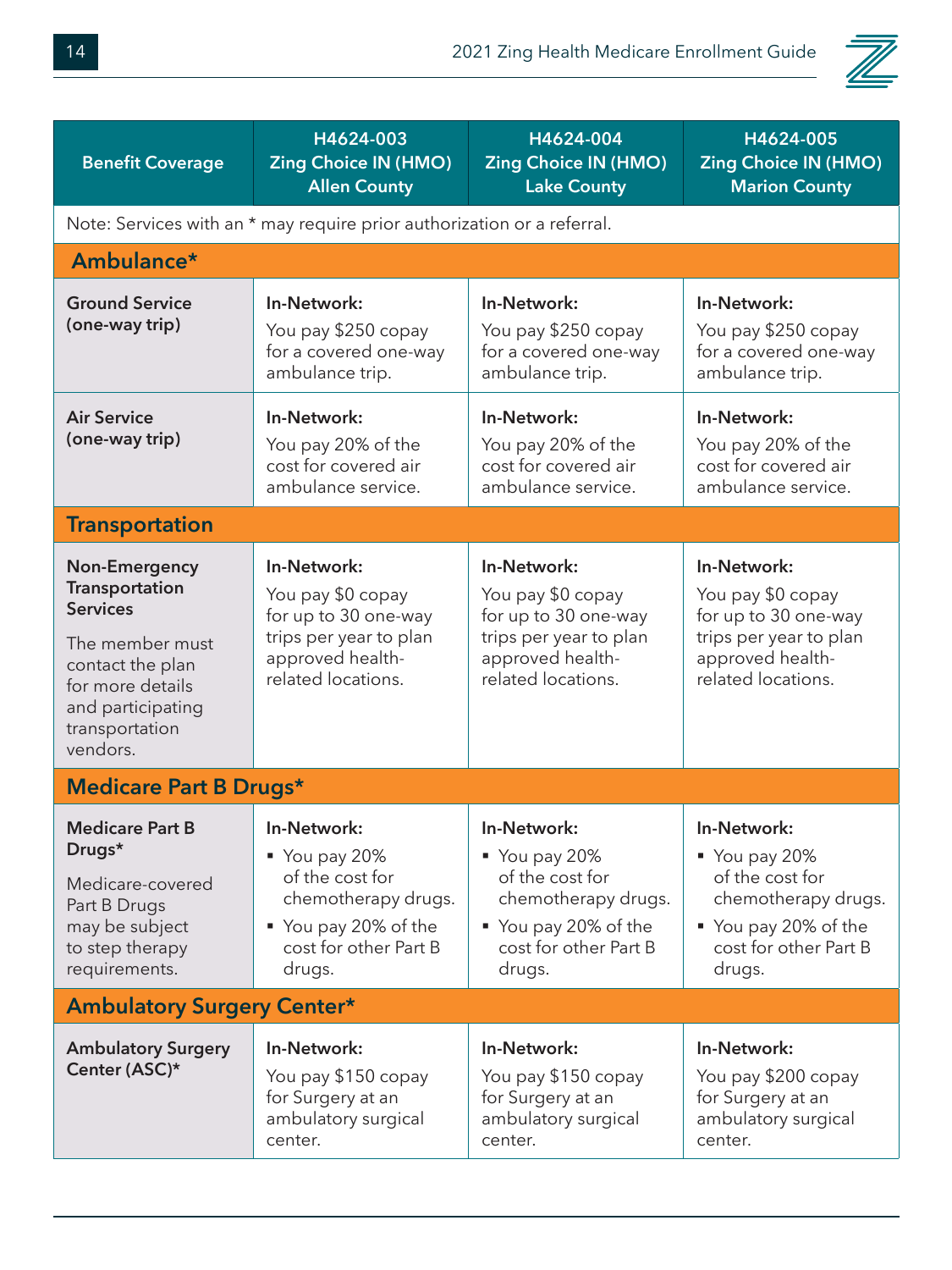

#### **Outpatient Prescription Drugs**

#### **Part D Deductible**

No Deductible. Because your plan does not have a deductible, this stage does not apply to you. You start the Initial Coverage Stage when you fill your first prescription.

#### **Initial Coverage**

You are in the initial coverage stage until you reach \$4,130 in drug costs (year to date).

|                                                                 | <b>Preferred Retail Rx</b><br>30-day supply | <b>Standard Retail Rx</b><br>30-day supply        | <b>Mail Order</b><br>90-day supply |  |
|-----------------------------------------------------------------|---------------------------------------------|---------------------------------------------------|------------------------------------|--|
| H4624-003<br><b>Zing Choice IN (HMO)</b><br><b>Allen County</b> |                                             |                                                   |                                    |  |
| <b>Tier 1</b><br>(Preferred Generic)                            | $$2$ copay                                  | $$7$ copay                                        | $$14$ copay                        |  |
| <b>Tier 2</b><br>(Generic)                                      | $$10$ copay                                 | $$15$ copay                                       | $$30$ copay                        |  |
| Tier <sub>3</sub><br>(Preferred Brand)                          | $$35$ copay                                 | $$45$ copay                                       | $$90$ copay                        |  |
| <b>Tier 4</b><br>(Non-Preferred Drug)                           | $$95$ copay                                 | $$100$ copay                                      | \$200 copay                        |  |
| <b>Tier 5</b><br>(Specialty Tier)                               | 33% of the cost                             | 33% of the cost                                   | N/A                                |  |
| Tier 6<br>(Select Care Drugs)                                   | $$0$ copay                                  | $$0$ copay                                        | $$0$ copay                         |  |
|                                                                 | H4624-004                                   | <b>Zing Choice IN (HMO)</b><br><b>Lake County</b> |                                    |  |
| <b>Tier 1</b><br>(Preferred Generic)                            | \$2 copay                                   | $$7$ copay                                        | $$14$ copay                        |  |
| <b>Tier 2</b><br>(Generic)                                      | $$10$ copay                                 | $$15$ copay                                       | $$30$ copay                        |  |
| <b>Tier 3</b><br>(Preferred Brand)                              | $$35$ copay                                 | $$45$ copay                                       | $$90$ copay                        |  |
| <b>Tier 4</b><br>(Non-Preferred Drug)                           | $$95$ copay                                 | $$100$ copay                                      | $$200$ copay                       |  |
| <b>Tier 5</b><br>(Specialty Tier)                               | 33% of the cost                             | 33% of the cost                                   | N/A                                |  |
| Tier 6<br>(Select Care Drugs)                                   | $$0$ copay                                  | $$0$ copay                                        | $$0$ copay                         |  |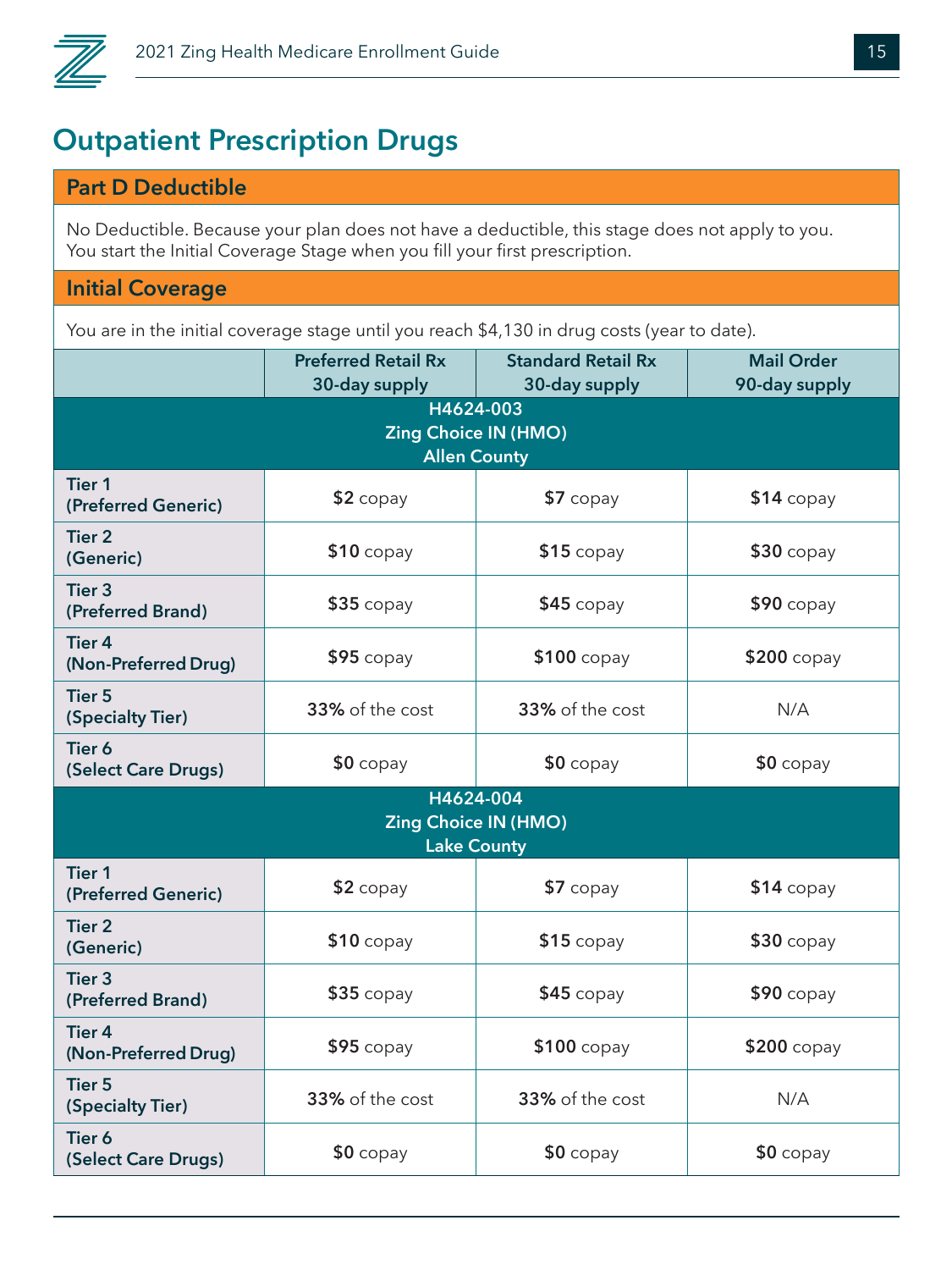

|                                                                                                                   | <b>Preferred Retail Rx</b><br>30-day supply                                                              | <b>Standard Retail Rx</b><br>30-day supply                               | <b>Mail Order</b><br>90-day supply                               |  |
|-------------------------------------------------------------------------------------------------------------------|----------------------------------------------------------------------------------------------------------|--------------------------------------------------------------------------|------------------------------------------------------------------|--|
| H4624-005<br><b>Zing Choice IN (HMO)</b><br><b>Marion County</b>                                                  |                                                                                                          |                                                                          |                                                                  |  |
| <b>Tier 1</b><br>(Preferred Generic)                                                                              | $$2$ copay                                                                                               | $$7$ copay                                                               | $$14$ copay                                                      |  |
| <b>Tier 2</b><br>(Generic)                                                                                        | $$10$ copay                                                                                              | $$15$ copay                                                              | $$30$ copay                                                      |  |
| Tier <sub>3</sub><br>(Preferred Brand)                                                                            | $$35$ copay                                                                                              | $$45$ copay                                                              | $$90$ copay                                                      |  |
| <b>Tier 4</b><br>(Non-Preferred Drug)                                                                             | $$95$ copay                                                                                              | $$100$ copay                                                             | $$200$ copay                                                     |  |
| <b>Tier 5</b><br>(Specialty Tier)                                                                                 | 33% of the cost                                                                                          | 33% of the cost                                                          | N/A                                                              |  |
| Tier 6<br>(Select Care Drugs)                                                                                     | $$0$ copay                                                                                               | $$0$ copay                                                               | $$0$ copay                                                       |  |
|                                                                                                                   | Initial Coverage Stage: Long Term Care and Out-of-Network Pharmacies (one-month supply)                  |                                                                          |                                                                  |  |
|                                                                                                                   | H4624-003<br><b>Zing Choice IN (HMO)</b><br><b>Allen County</b>                                          | H4624-004<br><b>Zing Choice IN (HMO)</b><br><b>Lake County</b>           | H4624-005<br><b>Zing Choice IN (HMO)</b><br><b>Marion County</b> |  |
| Long-term Care<br>Tiers 1-6                                                                                       | pharmacy.                                                                                                | If you reside in a long-term care facility, you pay the same as a retail |                                                                  |  |
| <b>Out-of-Network</b><br>Tiers 1-6                                                                                | You may get drugs from an out-of-network pharmacy at a higher cost than a<br>preferred network pharmacy. |                                                                          |                                                                  |  |
| <b>Coverage Gap</b>                                                                                               |                                                                                                          |                                                                          |                                                                  |  |
| You stay in this stage until your year-to-date "out-of-pocket costs" (your payments) reach a total of<br>\$6,550. |                                                                                                          |                                                                          |                                                                  |  |

|                                                                 | <b>Preferred Retail Rx</b> | <b>Standard Retail Rx</b> | <b>Mail Order</b> |  |
|-----------------------------------------------------------------|----------------------------|---------------------------|-------------------|--|
|                                                                 | 30-day supply              | 30-day supply             | 90-day supply     |  |
| H4624-003<br><b>Zing Choice IN (HMO)</b><br><b>Allen County</b> |                            |                           |                   |  |
| Tier <sub>1</sub><br>(Preferred Generic)                        | $$2$ copay                 | $$7$ copay                | $$14$ copay       |  |
| Tier <sub>2</sub><br>(Generic)                                  | $$10$ copay                | $$15$ copay               | $$30$ copay       |  |
| Tier 6<br>(Select Care Drugs)                                   | $$0$ copay                 | $$0$ copay                | $$0$ copay        |  |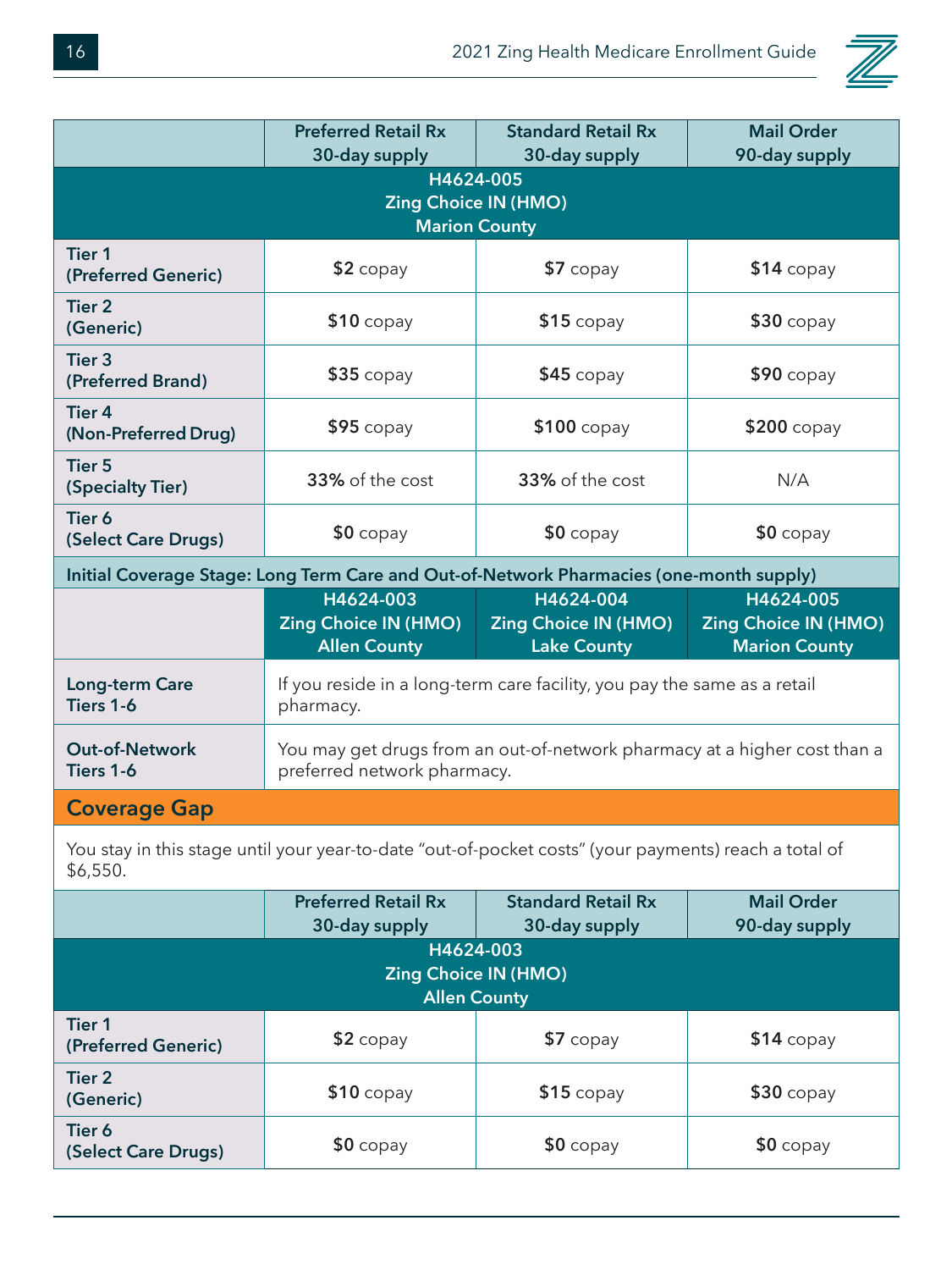

|                                                                  | <b>Preferred Retail Rx</b><br>30-day supply | <b>Standard Retail Rx</b><br>30-day supply | <b>Mail Order</b><br>90-day supply |  |  |
|------------------------------------------------------------------|---------------------------------------------|--------------------------------------------|------------------------------------|--|--|
| H4624-004<br><b>Zing Choice IN (HMO)</b><br><b>Lake County</b>   |                                             |                                            |                                    |  |  |
| <b>Tier 1</b><br>(Preferred Generic)                             | $$2$ copay                                  | \$7 copay                                  | $$14$ copay                        |  |  |
| <b>Tier 2</b><br>(Generic)                                       | $$10$ copay                                 | $$15$ copay                                | $$30$ copay                        |  |  |
| Tier 6<br>(Select Care Drugs)                                    | $$0$ copay                                  | $$0$ copay                                 | $$0$ copay                         |  |  |
| H4624-005<br><b>Zing Choice IN (HMO)</b><br><b>Marion County</b> |                                             |                                            |                                    |  |  |
| <b>Tier 1</b><br>(Preferred Generic)                             | $$2$ copay                                  | $$7$ copay                                 | $$14$ copay                        |  |  |
| <b>Tier 2</b><br>(Generic)                                       | $$10$ copay                                 | $$15$ copay                                | $$30$ copay                        |  |  |
| Tier 6<br>(Select Care Drugs)                                    | $$0$ copay                                  | $$0$ copay                                 | $$0$ copay                         |  |  |
|                                                                  |                                             |                                            |                                    |  |  |

During this stage, you pay the above copays for Tier 1 - Preferred Generic, Tier 2 - Generic and Tier 6 - Select Care Drugs.

During this stage, you pay 25% of the cost for generic drugs and brand name drugs (plus a portion of the dispensing fee) for drugs in Tier 3 – Preferred Brand, Tier 4 – Non-Preferred Brand Drug and Tier 5 – Specialty Tier.

| <b>Catastrophic Coverage</b> |                             |                             |
|------------------------------|-----------------------------|-----------------------------|
| H4624-003                    | H4624-004                   | H4624-005                   |
| <b>Zing Choice IN (HMO)</b>  | <b>Zing Choice IN (HMO)</b> | <b>Zing Choice IN (HMO)</b> |
| <b>Allen County</b>          | <b>Lake County</b>          | <b>Marion County</b>        |

After your yearly out-of-pocket drug costs (including drugs purchased through your retail pharmacy and through mail order) reach \$6,550, you pay the greater of:

- 5% of the cost, or \$3.70 copay for generic (including brand drugs treated as generic) and
- 5% of the cost, or \$9.20 copay for all other drugs

Cost-Sharing may change depending on the pharmacy you choose and when you enter a new phase of the Part D benefit.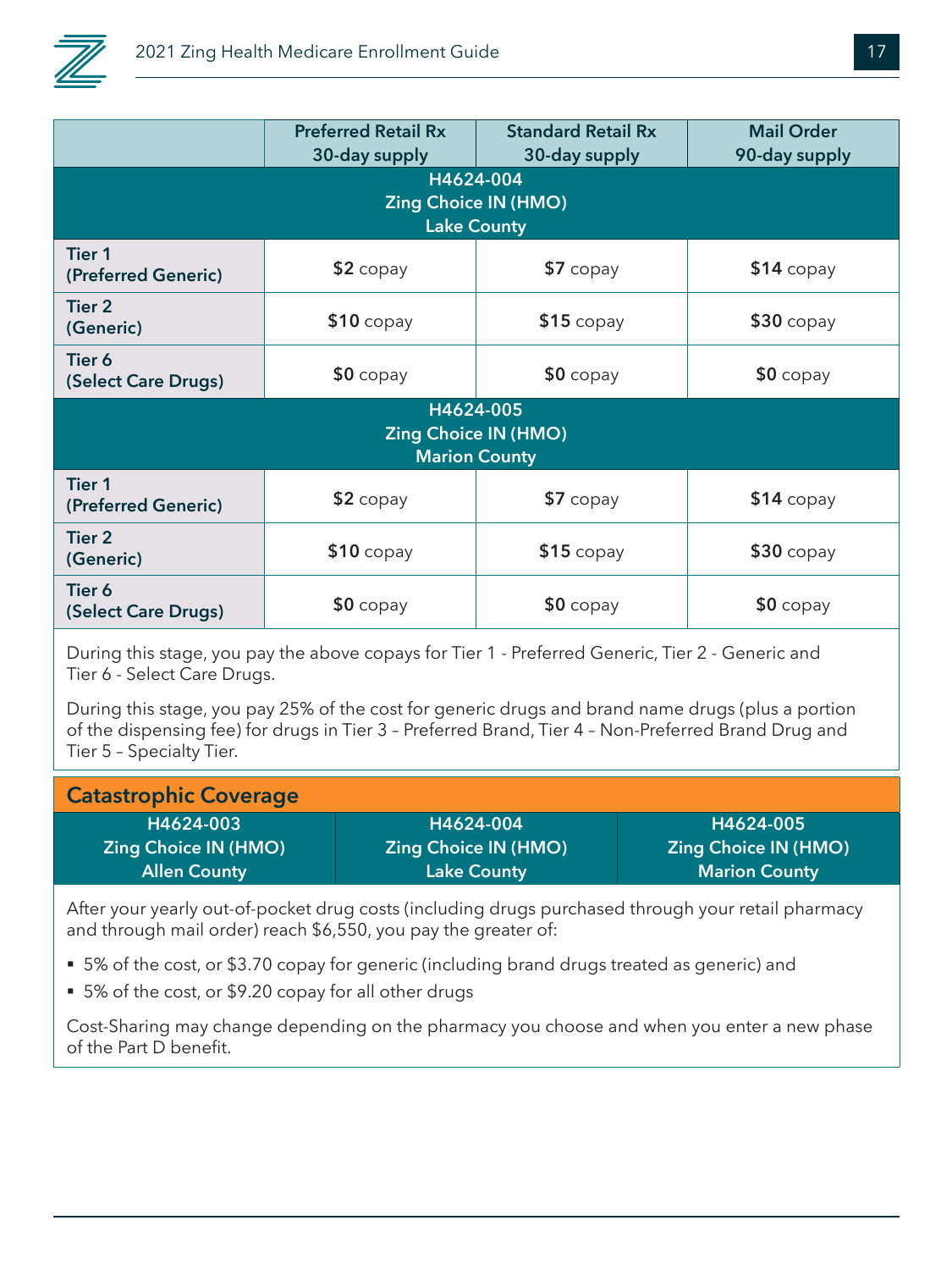

Important Part D plan information:

- § Your cost share may differ depending on when you enter another phase of the Part D benefit and if you qualify for "Extra Help". To find out if you qualify for "Extra Help", please contact the Social Security Office at 1-800-772-1213 Monday through Friday, 7 a.m.—7 p.m. TTY users should call 1-800-325-0778.
- For more information on additional pharmacy specific cost share and the Part D drug coverage stages, please call our Customer Service or access our "Evidence of Coverage" online or request one by mail.

#### **Additional Benefits, Care and Services**

| <b>Benefit Coverage</b>                        | H4624-003<br><b>Zing Choice IN (HMO)</b><br><b>Allen County</b>                                                                                                                       | H4624-004<br><b>Zing Choice IN (HMO)</b><br><b>Lake County</b>                                                                                                                        | H4624-005<br><b>Zing Choice IN (HMO)</b><br><b>Marion County</b>                                                                                                                      |
|------------------------------------------------|---------------------------------------------------------------------------------------------------------------------------------------------------------------------------------------|---------------------------------------------------------------------------------------------------------------------------------------------------------------------------------------|---------------------------------------------------------------------------------------------------------------------------------------------------------------------------------------|
|                                                | Note: Services with an * may require prior authorization or a referral.                                                                                                               |                                                                                                                                                                                       |                                                                                                                                                                                       |
| <b>Additional Benefits Premium</b>             |                                                                                                                                                                                       |                                                                                                                                                                                       |                                                                                                                                                                                       |
|                                                | You pay \$0 for<br>additional benefits.                                                                                                                                               | You pay \$0 for<br>additional benefits.                                                                                                                                               | You pay \$0 for<br>additional benefits.                                                                                                                                               |
| <b>Acupuncture</b>                             |                                                                                                                                                                                       |                                                                                                                                                                                       |                                                                                                                                                                                       |
| Acupuncture<br>(Medicare-covered)              | In-Network:<br>\$0 copay per visit for up<br>to (12) visits in 90 days<br>for chronic low back<br>pain. No more than 20<br>acupuncture treatments<br>may be administered<br>annually. | In-Network:<br>\$0 copay per visit for up<br>to (12) visits in 90 days<br>for chronic low back<br>pain. No more than 20<br>acupuncture treatments<br>may be administered<br>annually. | In-Network:<br>\$0 copay per visit for up<br>to (12) visits in 90 days<br>for chronic low back<br>pain. No more than 20<br>acupuncture treatments<br>may be administered<br>annually. |
| <b>Foot Care (Podiatry Services)</b>           |                                                                                                                                                                                       |                                                                                                                                                                                       |                                                                                                                                                                                       |
| <b>Podiatry Services</b><br>(Medicare-covered) | In-Network:<br>You pay a \$30 copay<br>for Medicare-covered<br>Podiatry services.                                                                                                     | In-Network:<br>You pay a \$35 copay<br>for Medicare-covered<br>Podiatry services.                                                                                                     | In-Network:<br>You pay a \$35 copay<br>for Medicare-covered<br>Podiatry services.                                                                                                     |
| <b>Routine Podiatry</b><br><b>Services</b>     | In-Network:<br>You pay \$20 copay for<br>(6) visits for Routine<br>Podiatry covered<br>services per year.                                                                             | In-Network:<br>You pay \$20 copay for<br>(6) visits for Routine<br>Podiatry covered<br>services per year.                                                                             | In-Network:<br>You pay \$20 copay for<br>(6) visits for Routine<br>Podiatry covered<br>services per year.                                                                             |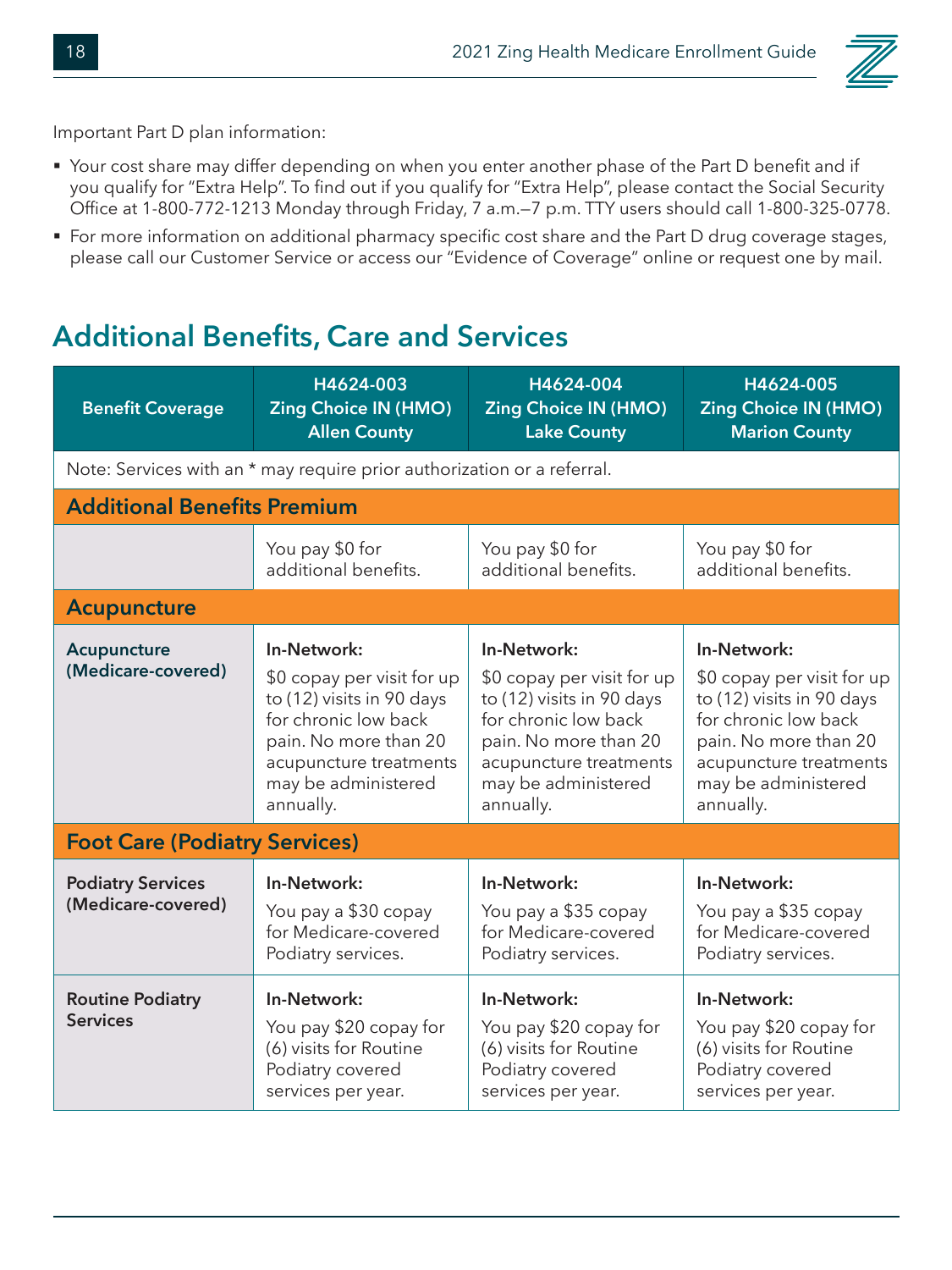

| <b>Benefit Coverage</b>                                                                                     | H4624-003<br><b>Zing Choice IN (HMO)</b><br><b>Allen County</b>                                                                                                                                                                                                                                                             | H4624-004<br><b>Zing Choice IN (HMO)</b><br><b>Lake County</b>                                                                                                                                                                                                                                                              | H4624-005<br><b>Zing Choice IN (HMO)</b><br><b>Marion County</b>                                                                                                                                                                                                                                                                 |  |  |
|-------------------------------------------------------------------------------------------------------------|-----------------------------------------------------------------------------------------------------------------------------------------------------------------------------------------------------------------------------------------------------------------------------------------------------------------------------|-----------------------------------------------------------------------------------------------------------------------------------------------------------------------------------------------------------------------------------------------------------------------------------------------------------------------------|----------------------------------------------------------------------------------------------------------------------------------------------------------------------------------------------------------------------------------------------------------------------------------------------------------------------------------|--|--|
|                                                                                                             | Note: Services with an * may require prior authorization or a referral.                                                                                                                                                                                                                                                     |                                                                                                                                                                                                                                                                                                                             |                                                                                                                                                                                                                                                                                                                                  |  |  |
| <b>Medical Equipment and Supplies*</b>                                                                      |                                                                                                                                                                                                                                                                                                                             |                                                                                                                                                                                                                                                                                                                             |                                                                                                                                                                                                                                                                                                                                  |  |  |
| <b>Durable Medical</b><br><b>Equipment</b><br>(wheelchairs,<br>oxygen, etc.)*                               | In-Network:<br>You pay 20% of the<br>cost for DME.                                                                                                                                                                                                                                                                          | In-Network:<br>You pay 20% of the<br>cost for DME.                                                                                                                                                                                                                                                                          | In-Network:<br>You pay 20% of the<br>cost for DME.                                                                                                                                                                                                                                                                               |  |  |
| <b>Prosthetic Devices</b><br>(braces, artificial<br>limbs, etc.) and<br><b>Related Medical</b><br>Supplies* | In-Network:<br>You pay 20% of the<br>cost for Prosthetic<br>devices.                                                                                                                                                                                                                                                        | In-Network:<br>You pay 20% of the<br>cost for Prosthetic<br>devices.                                                                                                                                                                                                                                                        | In-Network:<br>You pay 20% of the<br>cost for Prosthetic<br>devices.                                                                                                                                                                                                                                                             |  |  |
| <b>Diabetes Supplies</b><br>and Services                                                                    | In-Network:<br>You pay:<br>■ \$0 copay for<br><b>Preferred Diabetic</b><br>test strips.<br>■ 20% of the cost<br>for Non-preferred<br>Diabetic test<br>strips and diabetic<br>monitoring supplies.<br>\$0 copay for<br>Diabetes Self<br>Management<br>Training.<br>■ 20% of the cost for<br>Therapeutic shoes or<br>inserts. | In-Network:<br>You pay:<br>■ \$0 copay for<br><b>Preferred Diabetic</b><br>test strips.<br>■ 20% of the cost<br>for Non-preferred<br>Diabetic test<br>strips and diabetic<br>monitoring supplies.<br>\$0 copay for<br>Diabetes Self<br>Management<br>Training.<br>■ 20% of the cost for<br>Therapeutic shoes or<br>inserts. | In-Network:<br>You pay:<br>■ \$0 copay for<br><b>Preferred Diabetic</b><br>test strips.<br>■ 20% of the cost<br>for Non-preferred<br>Diabetic test<br>strips and diabetic<br>monitoring supplies.<br>\$0 copay for<br>٠<br>Diabetes Self<br>Management<br>Training.<br>■ 20% of the cost for<br>Therapeutic shoes or<br>inserts. |  |  |
| <b>Chiropractic Care</b>                                                                                    |                                                                                                                                                                                                                                                                                                                             |                                                                                                                                                                                                                                                                                                                             |                                                                                                                                                                                                                                                                                                                                  |  |  |
| <b>Chiropractic Services</b><br>(Medicare-covered)                                                          | In-Network:<br>You pay \$20 copay for<br>manual manipulation<br>of the spine to correct<br>subluxation (when one<br>or more of the bones<br>of your spine move out<br>of position).                                                                                                                                         | In-Network:<br>You pay \$20 copay for<br>manual manipulation<br>of the spine to correct<br>subluxation (when one<br>or more of the bones<br>of your spine move out<br>of position).                                                                                                                                         | In-Network:<br>You pay \$20 copay for<br>manual manipulation<br>of the spine to correct<br>subluxation (when one<br>or more of the bones<br>of your spine move out<br>of position).                                                                                                                                              |  |  |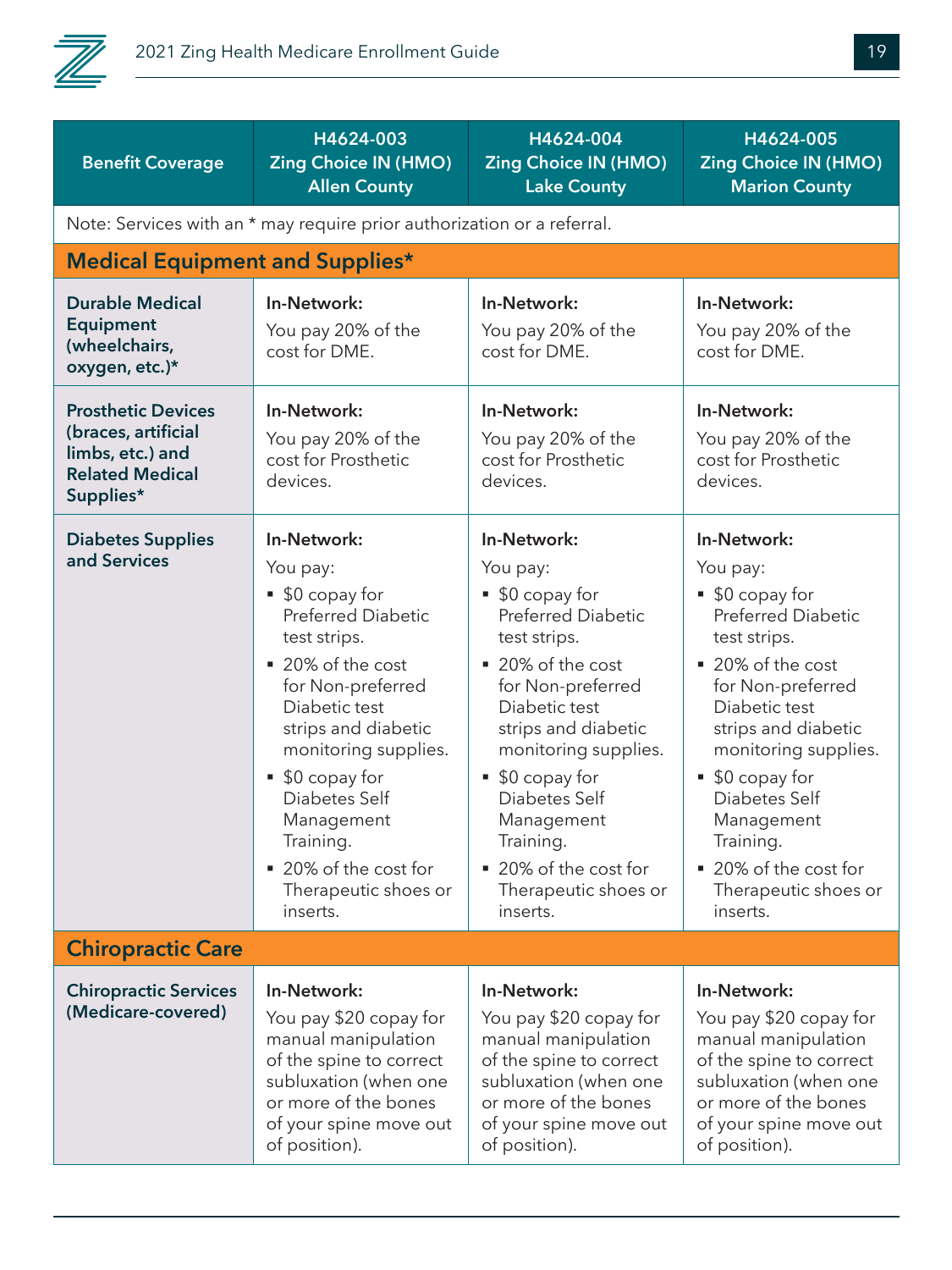

| H4624-003                                                                                                                                                                                                                                                                                                                |                                                                                                                                                                                                                                                                                                                          |                                                                                                                                                                                                                                                                                                                          |
|--------------------------------------------------------------------------------------------------------------------------------------------------------------------------------------------------------------------------------------------------------------------------------------------------------------------------|--------------------------------------------------------------------------------------------------------------------------------------------------------------------------------------------------------------------------------------------------------------------------------------------------------------------------|--------------------------------------------------------------------------------------------------------------------------------------------------------------------------------------------------------------------------------------------------------------------------------------------------------------------------|
| <b>Zing Choice IN (HMO)</b><br><b>Allen County</b>                                                                                                                                                                                                                                                                       | H4624-004<br>Zing Choice IN (HMO)<br><b>Lake County</b>                                                                                                                                                                                                                                                                  | H4624-005<br><b>Zing Choice IN (HMO)</b><br><b>Marion County</b>                                                                                                                                                                                                                                                         |
|                                                                                                                                                                                                                                                                                                                          |                                                                                                                                                                                                                                                                                                                          |                                                                                                                                                                                                                                                                                                                          |
| Home Health Care*                                                                                                                                                                                                                                                                                                        |                                                                                                                                                                                                                                                                                                                          |                                                                                                                                                                                                                                                                                                                          |
| In-Network:<br>You pay \$0 copay for<br>Medicare-covered<br>home health care<br>services.                                                                                                                                                                                                                                | In-Network:<br>You pay \$0 copay for<br>Medicare-covered<br>home health care<br>services.                                                                                                                                                                                                                                | In-Network:<br>You pay \$0 copay for<br>Medicare-covered<br>home health care<br>services.                                                                                                                                                                                                                                |
|                                                                                                                                                                                                                                                                                                                          |                                                                                                                                                                                                                                                                                                                          |                                                                                                                                                                                                                                                                                                                          |
| You must get your<br>care from a Medicare-<br>certified hospice<br>provider. You must<br>consult with the plan<br>before you select<br>hospice.<br>You pay part of the cost<br>for outpatient drugs.<br>Original Medicare<br>will be billed for your<br>hospice care, even if<br>you're in a Medicare<br>Advantage plan. | You must get your<br>care from a Medicare-<br>certified hospice<br>provider. You must<br>consult with the plan<br>before you select<br>hospice.<br>You pay part of the cost<br>for outpatient drugs.<br>Original Medicare<br>will be billed for your<br>hospice care, even if<br>you're in a Medicare<br>Advantage plan. | You must get your<br>care from a Medicare-<br>certified hospice<br>provider. You must<br>consult with the plan<br>before you select<br>hospice.<br>You pay part of the cost<br>for outpatient drugs.<br>Original Medicare<br>will be billed for your<br>hospice care, even if<br>you're in a Medicare<br>Advantage plan. |
| <b>Outpatient Substance Abuse*</b>                                                                                                                                                                                                                                                                                       |                                                                                                                                                                                                                                                                                                                          |                                                                                                                                                                                                                                                                                                                          |
| In-Network:<br>You pay \$30 copay<br>for Individual therapy<br>sessions per visit.<br>You pay \$30 copay for<br>Group therapy sessions<br>per visit.                                                                                                                                                                     | In-Network:<br>You pay \$35 copay<br>for Individual therapy<br>sessions per visit.<br>You pay \$35 copay for<br>Group therapy sessions<br>per visit.                                                                                                                                                                     | In-Network:<br>You pay \$35 copay<br>for Individual therapy<br>sessions per visit.<br>You pay \$35 copay for<br>Group therapy sessions<br>per visit.                                                                                                                                                                     |
|                                                                                                                                                                                                                                                                                                                          |                                                                                                                                                                                                                                                                                                                          | Note: Services with an * may require prior authorization or a referral.                                                                                                                                                                                                                                                  |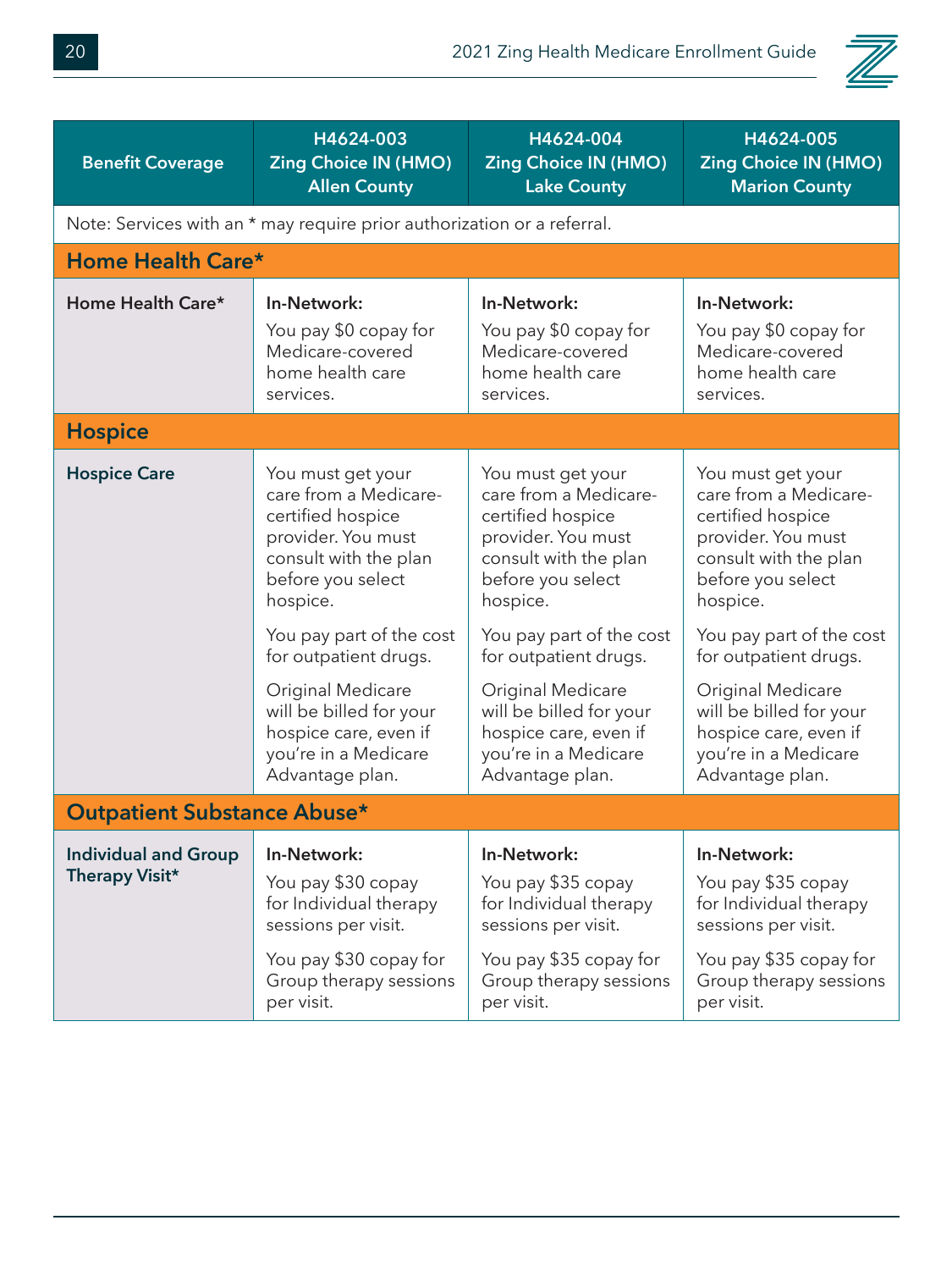

| <b>Benefit Coverage</b> | H4624-003                                                               | H4624-004                   | H4624-005                   |
|-------------------------|-------------------------------------------------------------------------|-----------------------------|-----------------------------|
|                         | <b>Zing Choice IN (HMO)</b>                                             | <b>Zing Choice IN (HMO)</b> | <b>Zing Choice IN (HMO)</b> |
|                         | <b>Allen County</b>                                                     | <b>Lake County</b>          | <b>Marion County</b>        |
|                         | Note: Services with an * may require prior authorization or a referral. |                             |                             |
| <b>Renal Dialysis*</b>  |                                                                         |                             |                             |
| <b>Renal Dialysis*</b>  | In-Network:                                                             | In-Network:                 | In-Network:                 |
|                         | You pay 20% of the                                                      | You pay 20% of the          | You pay 20% of the          |
|                         | cost for Medicare-                                                      | cost for Medicare-          | cost for Medicare-          |
|                         | covered dialysis                                                        | covered dialysis            | covered dialysis            |
|                         | treatments.                                                             | treatments.                 | treatments.                 |
|                         | You pay \$0 copay                                                       | You pay \$0 copay           | You pay \$0 copay           |
|                         | for Kidney disease                                                      | for Kidney disease          | for Kidney disease          |
|                         | education services.                                                     | education services.         | education services.         |

### **Wellness Programs**

| <b>Benefit Coverage</b>                                                                                         | H4624-003<br><b>Zing Choice IN (HMO)</b><br><b>Allen County</b>                                                                                                                                  | H4624-004<br><b>Zing Choice IN (HMO)</b><br><b>Lake County</b>                                                                                                                                   | H4624-005<br><b>Zing Choice IN (HMO)</b><br><b>Marion County</b>                                                                                                                                 |
|-----------------------------------------------------------------------------------------------------------------|--------------------------------------------------------------------------------------------------------------------------------------------------------------------------------------------------|--------------------------------------------------------------------------------------------------------------------------------------------------------------------------------------------------|--------------------------------------------------------------------------------------------------------------------------------------------------------------------------------------------------|
|                                                                                                                 | Note: Services with an * may require prior authorization or a referral.                                                                                                                          |                                                                                                                                                                                                  |                                                                                                                                                                                                  |
| <b>Over-the-Counter (OTC) Items</b>                                                                             |                                                                                                                                                                                                  |                                                                                                                                                                                                  |                                                                                                                                                                                                  |
| Over-the-counter<br>drugs and other<br>health-related<br>pharmacy products,<br>as listed in the OTC<br>catalog. | In-Network:<br>You get up to \$75 every<br>three (3) months for<br>OTC Items.<br>Please visit our<br>website at<br>www.myzinghealth.com<br>to see our list of covered<br>over-the-counter items. | In-Network:<br>You get up to \$75 every<br>three (3) months for<br>OTC Items.<br>Please visit our<br>website at<br>www.myzinghealth.com<br>to see our list of covered<br>over-the-counter items. | In-Network:<br>You get up to \$75 every<br>three (3) months for<br>OTC Items.<br>Please visit our<br>website at<br>www.myzinghealth.com<br>to see our list of covered<br>over-the-counter items. |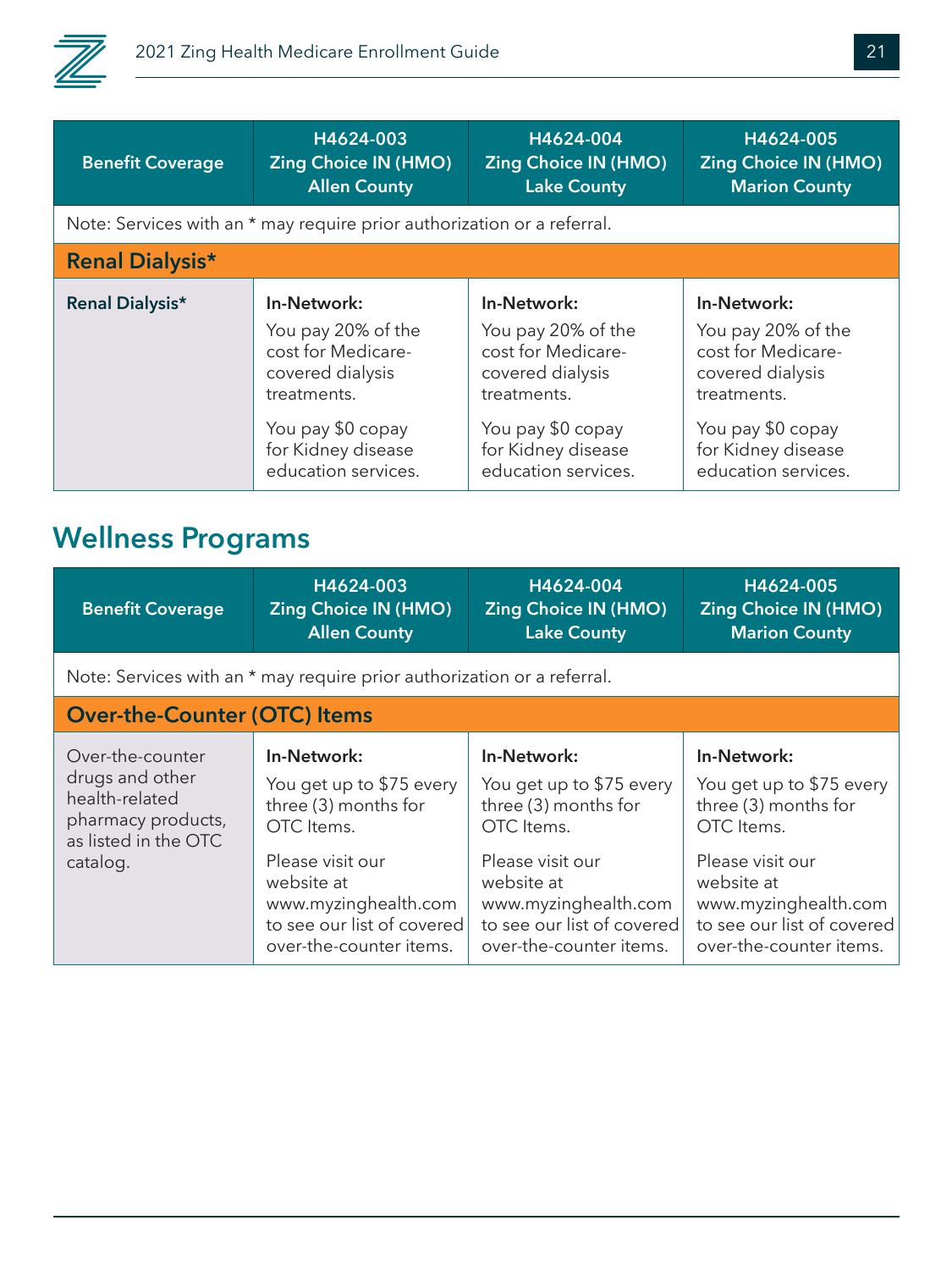

| <b>Benefit Coverage</b>        | H4624-003                                                               | H4624-004                    | H4624-005                   |  |  |
|--------------------------------|-------------------------------------------------------------------------|------------------------------|-----------------------------|--|--|
|                                | <b>Zing Choice IN (HMO)</b>                                             | <b>Zing Choice IN (HMO)</b>  | <b>Zing Choice IN (HMO)</b> |  |  |
|                                | <b>Allen County</b>                                                     | <b>Lake County</b>           | <b>Marion County</b>        |  |  |
|                                | Note: Services with an * may require prior authorization or a referral. |                              |                             |  |  |
| <b>Health Club Memberships</b> |                                                                         |                              |                             |  |  |
| Silver & Fit® Fitness          | In-Network:                                                             | In-Network:                  | In-Network:                 |  |  |
|                                | Silver & Fit® Fitness                                                   | Silver & Fit® Fitness        | Silver & Fit® Fitness       |  |  |
|                                | membership is available                                                 | membership is available      | membership is available     |  |  |
|                                | at no cost while you are                                                | at no cost while you are     | at no cost while you are    |  |  |
|                                | a member of our plan.                                                   | a member of our plan.        | a member of our plan.       |  |  |
|                                | You can find a list of                                                  | You can find a list of       | You can find a list of      |  |  |
|                                | participating clubs on                                                  | participating clubs on       | participating clubs on      |  |  |
|                                | our website at                                                          | our website at               | our website at              |  |  |
|                                | www.myzinghealth.com                                                    | www.myzinghealth.com         | www.myzinghealth.com        |  |  |
|                                | or call Customer                                                        | or call Customer             | or call Customer            |  |  |
|                                | Service.                                                                | Service.                     | Service.                    |  |  |
| <b>Weight Watchers®</b>        | In-Network:                                                             | In-Network:                  | In-Network:                 |  |  |
| Membership                     | Our plan provides                                                       | Our plan provides            | Our plan provides           |  |  |
|                                | complimentary                                                           | complimentary                | complimentary               |  |  |
|                                | vouchers for                                                            | vouchers for                 | vouchers for                |  |  |
|                                | membership in the                                                       | membership in the            | membership in the           |  |  |
|                                | Weight Watchers®                                                        | Weight Watchers <sup>®</sup> | Weight Watchers®            |  |  |
|                                | program.                                                                | program.                     | program.                    |  |  |
|                                | Meals are not covered.                                                  | Meals are not covered.       | Meals are not covered.      |  |  |
| <b>TeleHealth</b>              |                                                                         |                              |                             |  |  |
| <b>MD Live TeleHealth</b>      | In-Network:                                                             | In-Network:                  | In-Network:                 |  |  |
| <b>Services</b>                | You pay \$0 copay for                                                   | You pay \$0 copay for        | You pay \$0 copay for       |  |  |
|                                | access to doctors and                                                   | access to doctors and        | access to doctors and       |  |  |
|                                | other practitioners                                                     | other practitioners          | other practitioners         |  |  |
|                                | via phone and/or                                                        | via phone and/or             | via phone and/or            |  |  |
|                                | video technology                                                        | video technology             | video technology            |  |  |
|                                | for diagnosis and                                                       | for diagnosis and            | for diagnosis and           |  |  |
|                                | treatment of certain                                                    | treatment of certain         | treatment of certain        |  |  |
|                                | non-emergency                                                           | non-emergency                | non-emergency               |  |  |
|                                | medical services.                                                       | medical services.            | medical services.           |  |  |
|                                | Doctors can diagnose                                                    | Doctors can diagnose         | Doctors can diagnose        |  |  |
|                                | and prescribe                                                           | and prescribe                | and prescribe               |  |  |
|                                | medications if                                                          | medications if               | medications if              |  |  |
|                                | medically necessary.                                                    | medically necessary.         | medically necessary.        |  |  |
|                                | Please call us for more                                                 | Please call us for more      | Please call us for more     |  |  |
|                                | details.                                                                | details.                     | details.                    |  |  |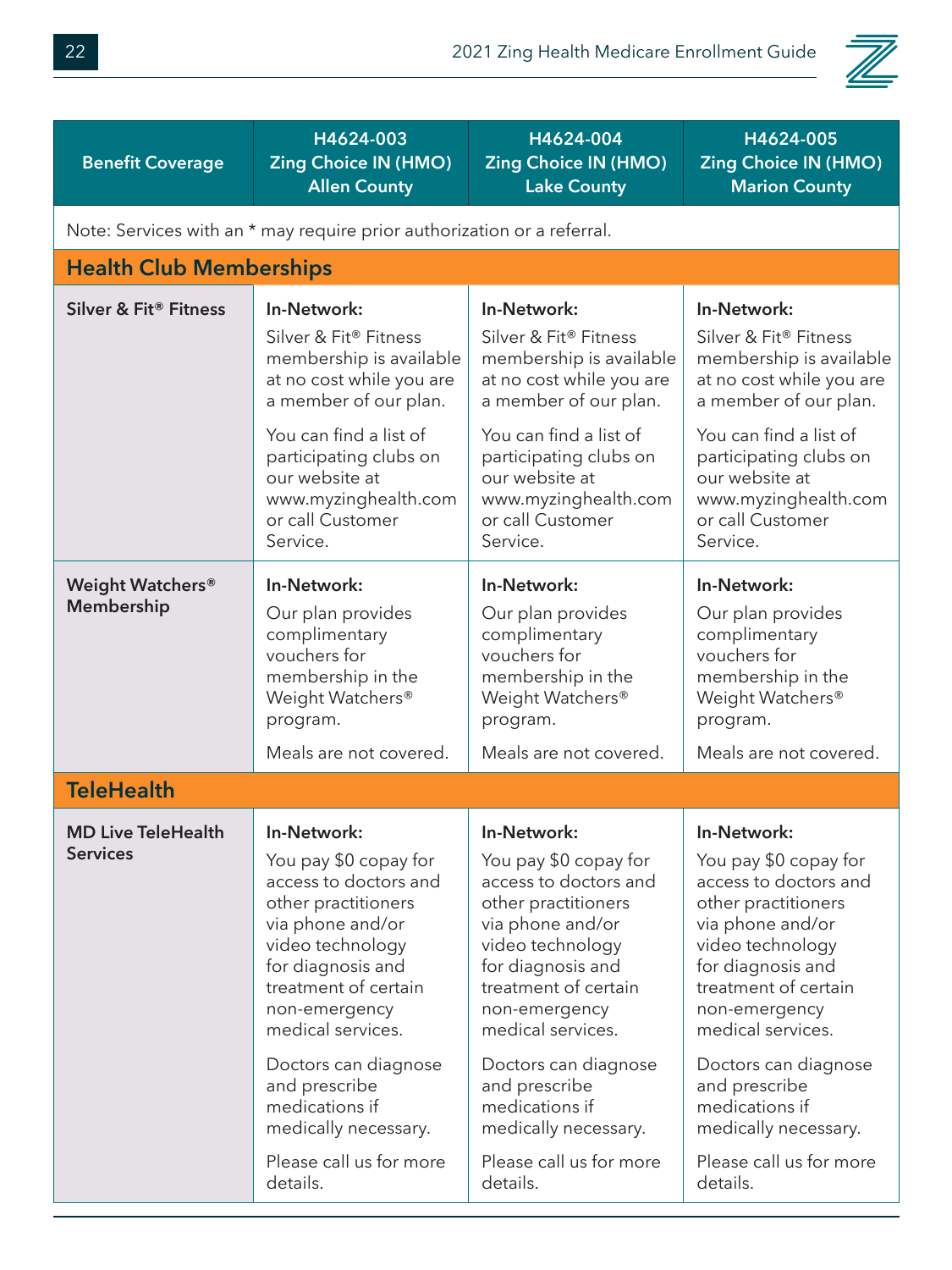

| <b>Benefit Coverage</b>                                                 | H4624-003<br><b>Zing Choice IN (HMO)</b><br><b>Allen County</b>                                                                                                                                                                                                                                                                           | H4624-004<br><b>Zing Choice IN (HMO)</b><br><b>Lake County</b>                                                                                                                                                                                                                                                                            | H4624-005<br><b>Zing Choice IN (HMO)</b><br><b>Marion County</b>                                                                                                                                                                                                                                                                          |  |
|-------------------------------------------------------------------------|-------------------------------------------------------------------------------------------------------------------------------------------------------------------------------------------------------------------------------------------------------------------------------------------------------------------------------------------|-------------------------------------------------------------------------------------------------------------------------------------------------------------------------------------------------------------------------------------------------------------------------------------------------------------------------------------------|-------------------------------------------------------------------------------------------------------------------------------------------------------------------------------------------------------------------------------------------------------------------------------------------------------------------------------------------|--|
| Note: Services with an * may require prior authorization or a referral. |                                                                                                                                                                                                                                                                                                                                           |                                                                                                                                                                                                                                                                                                                                           |                                                                                                                                                                                                                                                                                                                                           |  |
| <b>Nursing Hotline</b>                                                  |                                                                                                                                                                                                                                                                                                                                           |                                                                                                                                                                                                                                                                                                                                           |                                                                                                                                                                                                                                                                                                                                           |  |
| 24/7 Nurse Advice<br>Line                                               | In-Network:<br>A Zing Health Plan<br>Registered Nurse is<br>available at no cost to<br>you 24 hours a day, 7<br>days a week by phone<br>at: 1-855-4-ZHNURSE<br>$(1 - 855 - 494 - 6877)$ .<br>Nurses can evaluate<br>health conditions<br>based on signs &<br>symptoms and may<br>refer you to an urgent<br>care and/or emergency<br>room. | In-Network:<br>A Zing Health Plan<br>Registered Nurse is<br>available at no cost to<br>you 24 hours a day, 7<br>days a week by phone<br>at: 1-855-4-ZHNURSE<br>$(1 - 855 - 494 - 6877)$ .<br>Nurses can evaluate<br>health conditions<br>based on signs &<br>symptoms and may<br>refer you to an urgent<br>care and/or emergency<br>room. | In-Network:<br>A Zing Health Plan<br>Registered Nurse is<br>available at no cost to<br>you 24 hours a day, 7<br>days a week by phone<br>at: 1-855-4-ZHNURSE<br>$(1 - 855 - 494 - 6877)$ .<br>Nurses can evaluate<br>health conditions<br>based on signs &<br>symptoms and may<br>refer you to an urgent<br>care and/or emergency<br>room. |  |
| <b>Safety Devices</b>                                                   |                                                                                                                                                                                                                                                                                                                                           |                                                                                                                                                                                                                                                                                                                                           |                                                                                                                                                                                                                                                                                                                                           |  |
| <b>In-Home Safety</b><br><b>Devices</b>                                 | In-Network:<br>You pay \$0 copay<br>for In-Home safety<br>devices.<br>Plan approved items<br>include: grab bar,<br>handheld shower<br>wand, toilet safety rail,<br>bathtub assist bar,<br>bath transfer bench<br>(assembly, install and<br>repair not included).                                                                          | In-Network:<br>You pay \$0 copay<br>for In-Home safety<br>devices.<br>Plan approved items<br>include: grab bar,<br>hand held shower<br>wand, toilet safety rail,<br>bath tub assist bar,<br>bath transfer bench<br>(assembly, install and<br>repair not included).                                                                        | In-Network:<br>You pay \$0 copay<br>for In-Home safety<br>devices.<br>Plan approved items<br>include: grab bar,<br>handheld shower<br>wand, toilet safety rail,<br>bathtub assist bar,<br>bath transfer bench<br>(assembly, install and<br>repair not included).                                                                          |  |